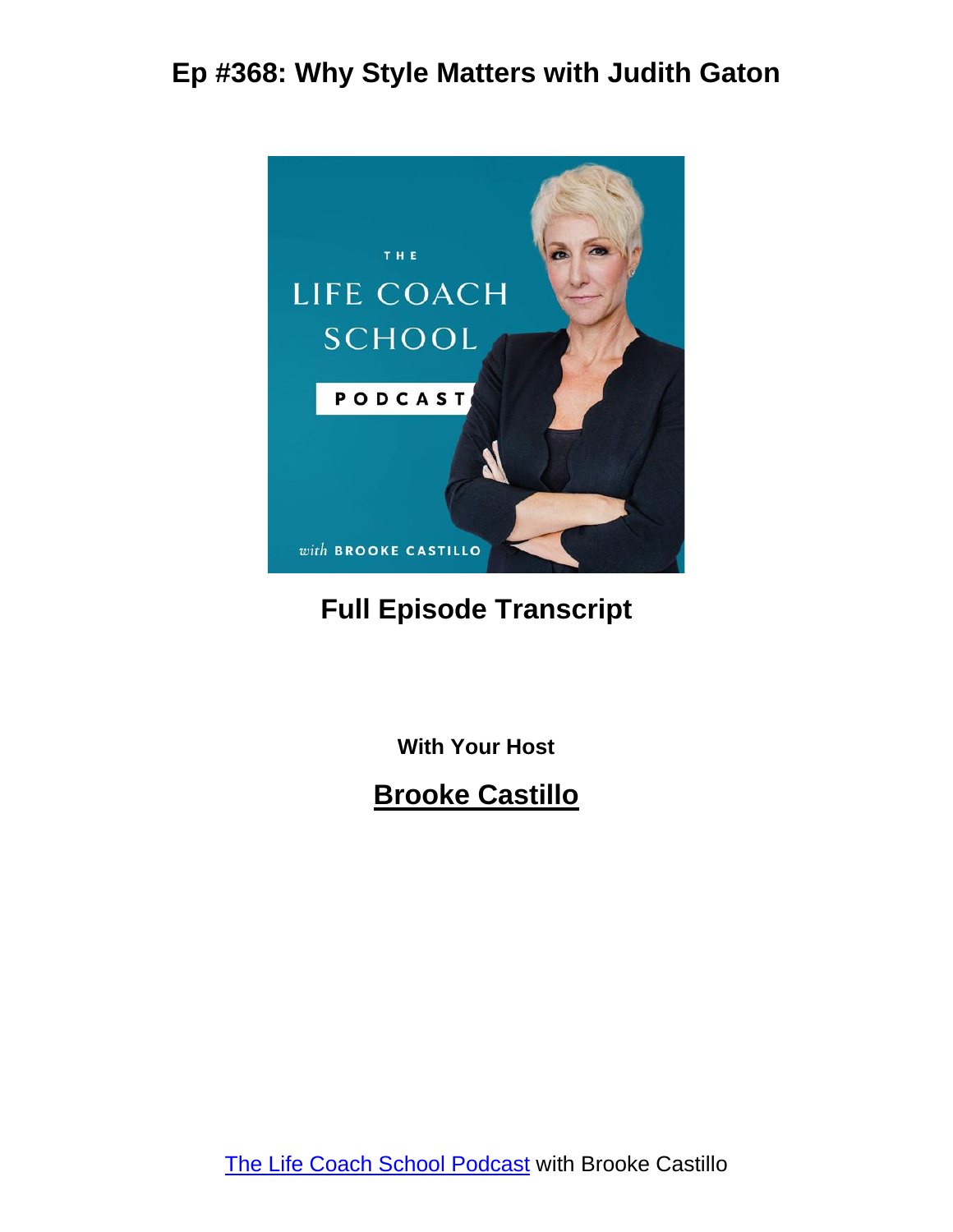You're listening to *The Life Coach School Podcast* with Brooke Castillo, episode 368.

Welcome to *The Life Coach School Podcast*, where it's all about real clients, real problems and real coaching. And now your host, Master Coach Instructor, Brooke Castillo.

Brooke: Hello my friends. Today, we're talking about what you're wearing. What in the actual heck are you wearing right now? Look down. Are you embarrassing yourself? Okay, if you are, I have the answer. I have Judith, the style - what do we call you? The style maven?

Judith: Style maven, professor of glam and elegance. Either works.

Brooke: Professor of glam and elegance on the podcast today. We're going to talk about why style matters. It's not just frivolous, it's not self-indulgent, it's not just something that we're playing around with. This is serious, very serious topic. So welcome Judith, tell us everything about yourself.

Judith: Okay. So everything about me, I am a style coach for women and I particularly help my plus-size curvy gals. That's my jam. I have a background in law and…

Brooke: Very relevant.

Judith: Very relevant. And I also have a minor in fashion design.

Brooke: Oh, I didn't know that actually.

Judith: Yes. So I've taken pattern draping and pattern making and creating a fashion collection. I went through the whole - all the classes, and then decided I should go to law school.

Brooke: Makes sense.

Judith: Yes. And then I found my way back to my favorite thing in the whole world, which is encouraging women to be themselves, helping women find

The Life Coach School [Podcast](http://www.thelifecoachschool.com/) with Brooke Castillo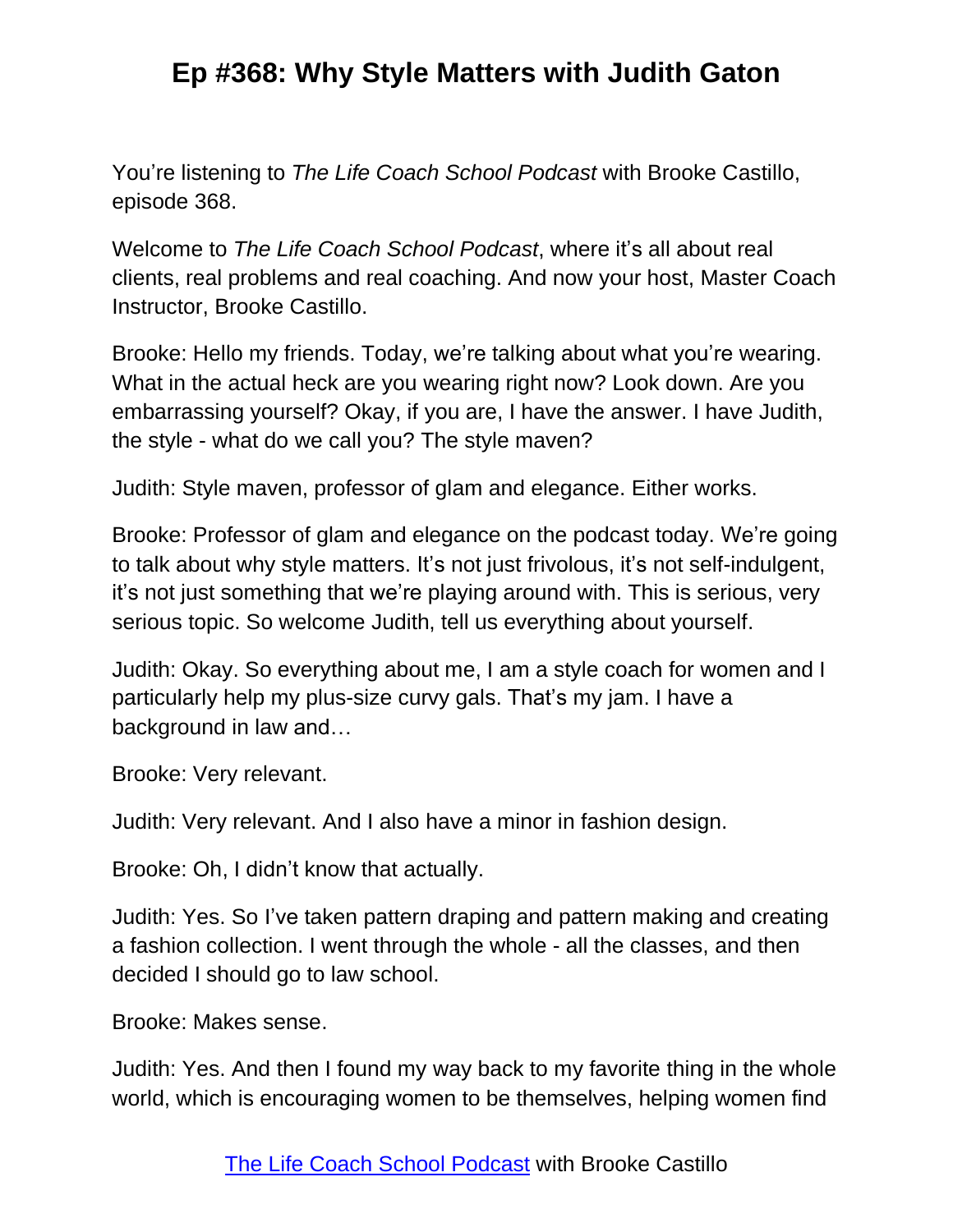their confidence, and then doing it through their clothes, and then coaching, and combined it all into this delicious baby that I call style coaching.

Brooke: And you wrote a book.

Judith: And I wrote a book. I'm a published author. How To Be A F\*cking Lady, yeah.

Brooke: That's the best title ever. Back in the day we did a writing retreat. I talked about it on the podcast. You came to that and actually got your book started there or you were working on it there and now it's the real deal, out in the world. You can go to Amazon and purchase it and you should.

Judith: And you should, yes. I hand-wrote the first three chapters there if you recall. I didn't bring a laptop. I just hand-wrote it. I outlined the whole baby, I brought all of my old school etiquette books with me so that we could turn all the old school vintage etiquette concepts, which are laughably outdated and hilarious to modern ways of empowering women.

So that really is what I wrote in the book is taking all these old-fashioned concepts like elocution and deportment, which sound super fancy but just basically like, how to rise up, how to stand the fuck up, how to cuss courteously. All those things are in the book. Also a blending of all my favorite things into one place as well.

Brooke: I love it. Okay, so one of the challenges that I have is that I try and tell entrepreneurs, coaches, and I know you specialize in women but we're going to talk about women and men. And one of the things that I - I'm not subtle.

Judith: Yes, we have met.

Brooke: And I will tell students of mine, clients of mine, coaches who want advice from me, go change your clothes. You are not representing yourself or your business or your life properly. And a lot of the feedback that I get is it doesn't matter, that's not important to me, I'm more focused on more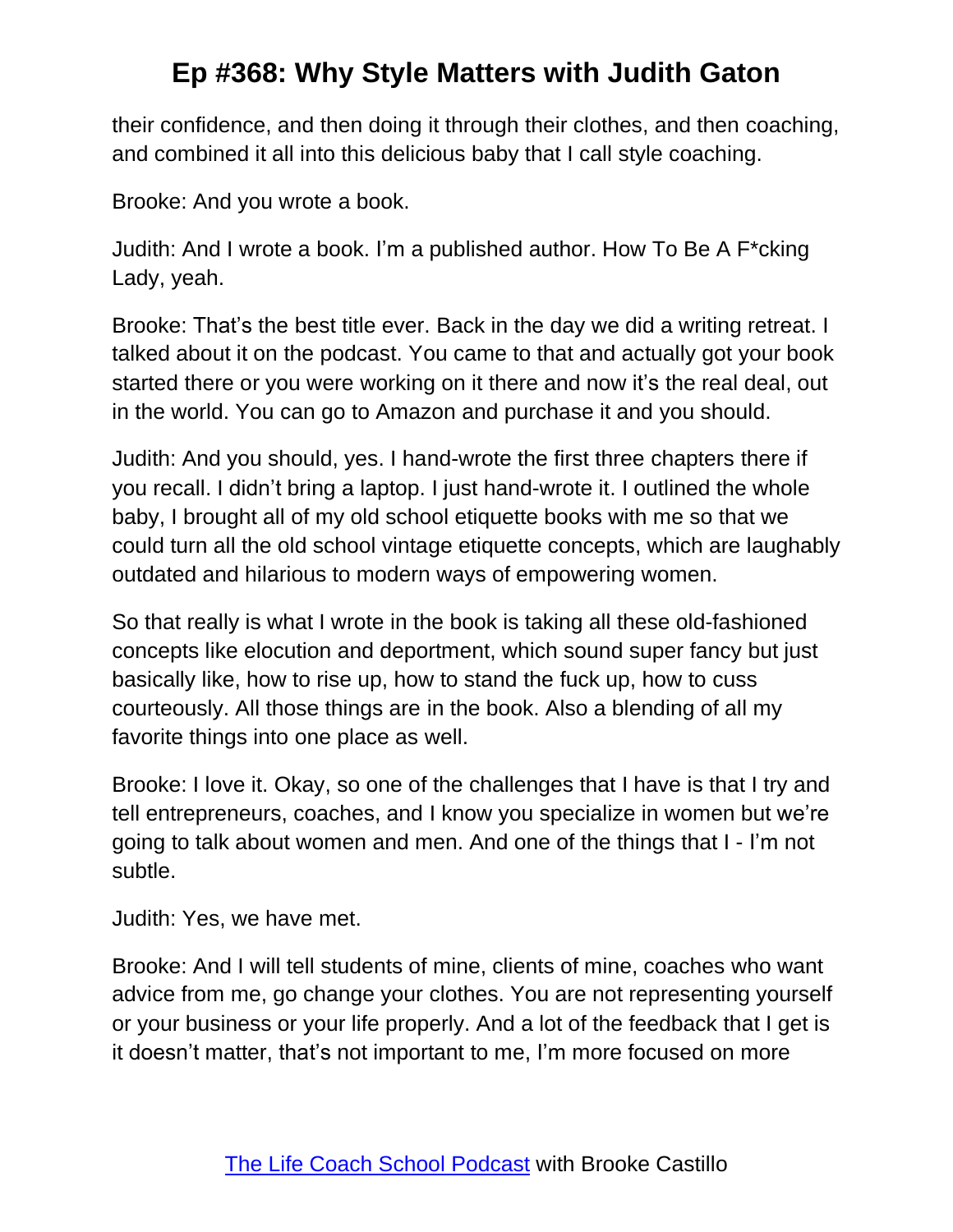important things, it's fine, this is my uniform. How do you respond to this? Please help me help the people.

Judith: Okay. So it's so interesting to me that entrepreneurs, people who have complete buy-in on the notion of like, know, and trust, they are like, yes, I'm all in on that shit, but they hide from their clients. They don't even show - we have pictures of them nowhere. There's like the stock photo people…

Brooke: On the website.

Judith: On the website. How are you going to build like, know, and trust if your clients don't even know what your ass looks like? You can't build like, know, and trust without them actually knowing what your face looks like. So that's just a modicum foundation baseline.

Brooke: Let's talk about that for a minute because I think there's two points. There's one where you're just hiding. There is no picture of you. But then the other thing I see a lot of are people who get these glam makeovers that don't even look like themselves, beautiful pictures on their website, and then you see them on Zoom and they're unrecognizable compared to the website because that was just a one-day thing where they got dressed up for the website, but they're not showing up for their lives.

Judith: Exactly. Exactly. It's like you inviting me over to your house for dinner and I'm like, I got this invitation from Brooke, I expect when I get to your house, palatial whiteness. I'm going to Aunty Brooke's house; it's going to be a white palatial serene environment. I expect you to be showing up, you actually opening the door to greet me, you dressed fabulously.

What happens when - I have this a lot. Someone does these glamor shots, their client is expecting the host or hostess to open the door and be glamorous. However, when they open the door and they're in their janky ass PJs and their hair is undone and their face is slightly greasy because they just woke up, your client's like, wait, what? Is this the same person? Am I in the right place? Maybe I'm at the wrong party. Did I arrive too early?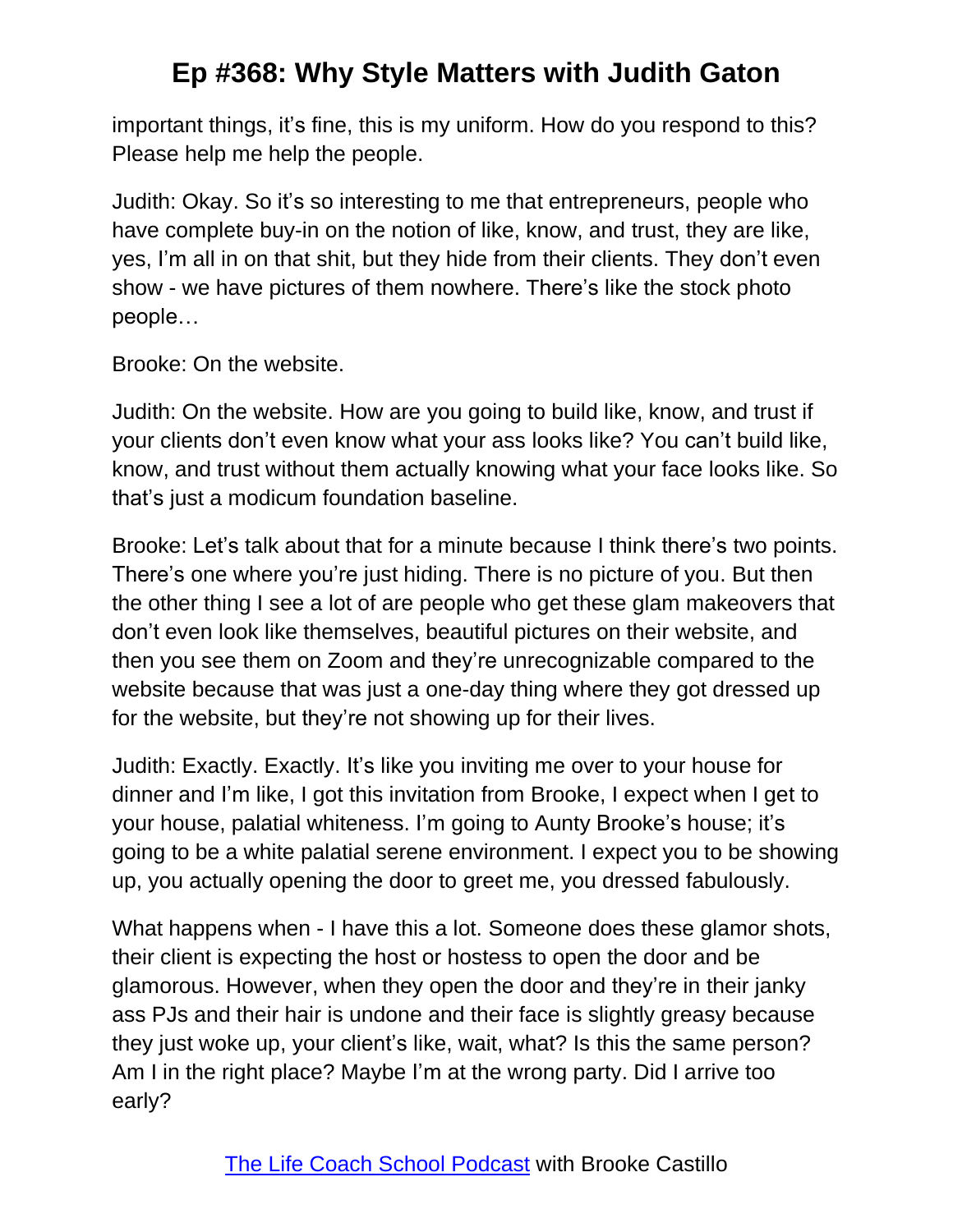Brooke: Or what's wrong? Are you okay?

Judith: Right. When we get invited to a party, which is essentially your services, you're inviting someone into your space and this community and your sort of internet home that you've created. They expect a certain thing when you open the door as the host or hostess. And when you show up and not only are you looking ratchet but your environment behind you is looking ratchet, they're just like, what? Nah I'm cool, I actually can go down the street to so-and-so's house because their party actually looks put together and they look like they actually wanted to be here today. You're clearly not ready to receive to guests, I'll be back, or never at all.

Brooke: And I think people could hear you say something like that and be like, well that's snobby, I don't need to dress up for people to come over, why do I need to have all these fancy clothes? It's really interesting. I think I get more criticism from being dressed up than I do for not being dressed up. Like oh, where do you think you're going? And why are you so dressed up?

Kind of this questioning accusatory way about it. And I decided long ago that I would always be overdressed rather than underdressed. And I would always show up for my life as if it actually mattered and it was a special occasion. And I think that when you don't show up for your life in a way that shows that you care, it's not that you're being snobby. It's not that you think you're better than other people. It's that you're genuinely displaying your self-care.

Judith: Exactly. I think style and the way I define style is it's the outward reflection of your thoughts and feelings about yourself.

Brooke: Yes. That's really a good definition.

Judith: So we want to know how you've been feeling about yourself, how are you dressing every day or not dressing. How are you showering or not showering? Because in COVID land it's become a problem for a lot of people and I don't mean to say that cavalierly.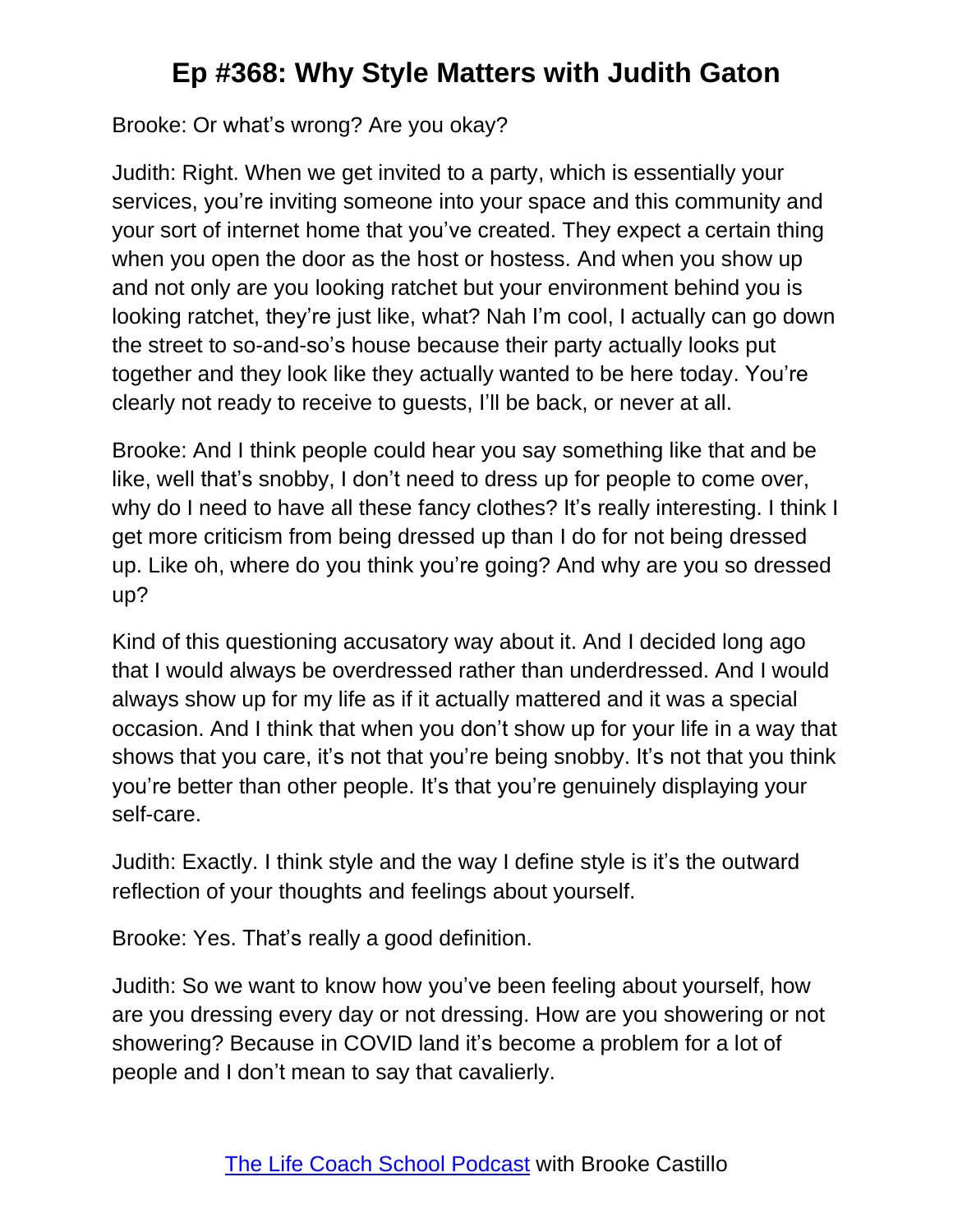People actually have trouble getting showered and dressed every day and I acknowledge it. But if we take that definition of style, which again is independent of the size of your body or your - it's just your thoughts and your feelings about yourself, then you evaluate, do you like how you've been showing up?

Don't compare yourself to Brooke or to me or some other coach that you admire. Just within your own thoughts and feelings about yourself, do you like how you've been showing up? Are you doing your dressed up version? Because we can say dressed up is defined by the person who's getting dressed. Let's turn it on its head. Dressed up doesn't mean any particular thing. It's not like that's a circumstance.

No, those are a set of thoughts. So you get to create what dressed up means to you. So using your own definition, do you like how you've been showing up? Let's stop all the bullshit, right?

Brooke: I got a test for y'all. Here we go. Are you showing up every day for yourself? Here's how we know. Could we walk into your house, Judith and I might just do this. In fact, we're going on the road.

Judith: Oh my god, yes.

Brooke: Could we walk into your house at any point during your workday or your non-workday, take a picture of you, and post it on our Instagram? Or would you be like, what, no, I'm a hot mess, don't take a picture of me, oh my gosh, don't do it, I need to go do something in order to be presentable for this picture.

If it's not acceptable for you to put it on your Instagram, then it shouldn't be acceptable for you in your life. When you look in the mirror every day, you should be representing yourself at least as well as you would on social media. That's my test.

Judith: Preach. And it's funny because the first week in Style Masterclass, my program, we call it awareness week. I have my clients snap a picture of themselves, full body shot, because so many of my ladies try to do that little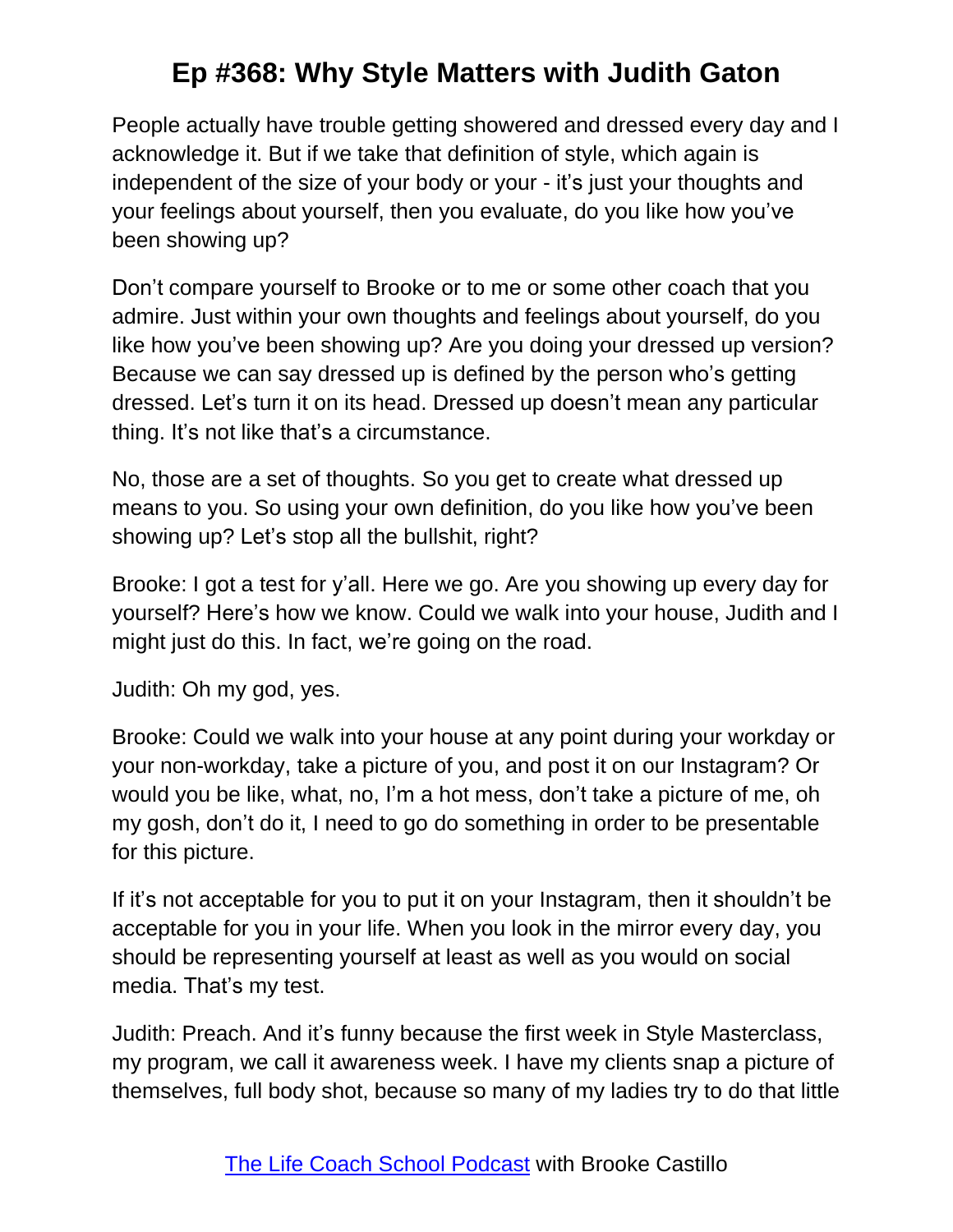covert I'm going to do my chest up perfectly curated. Like no, full body, all of you, and you tell me your thoughts and feelings when you look at that picture.

Brooke: Yes, so good.

Judith: You don't need to know what I think. I want to know what you think. Do you like that? And what don't you like about it? Because we can tweak anything. We can up-level from somewhere. I think what happens a lot of times in these conversations, like, I got better things to do, I have more important things to do. Don't we all?

But if your clothing has become a distraction for you, then you're not actually doing your work in the world because you're picking out wedgies, you're hiding from your clients.

#### Brooke: And yourself.

Judith: And yourself. Oh my gosh, totally. Especially my dudes. I find that they all have this holey t-shirt with the nipples hanging from scratching in one spot. Like dude, what is happening? Every dude I have worked with, they have that weird holey shirt and I'm like, come on. That's a distraction.

Brooke: It's so interesting too because I think my boyfriend came in the other day and he had just finished working out. And he came in to kiss me goodbye, he was going to go take his son to an evaluation. And he had his workout clothes on, like had just been working out.

And I was like, are you going to change? What do you mean? He's like, oh no, I'm just going to this appointment, I'm just going to this appointment for my son. And I was like, in your workout clothes? And one of the things I thought about is when you are out in the world, you are representing especially if you're an entrepreneur.

Because you're going to introduce yourself and tell them what you do for a living. You are representing yourself and your business and your life and who you are. Now, there's nothing wrong with wearing workout clothes, but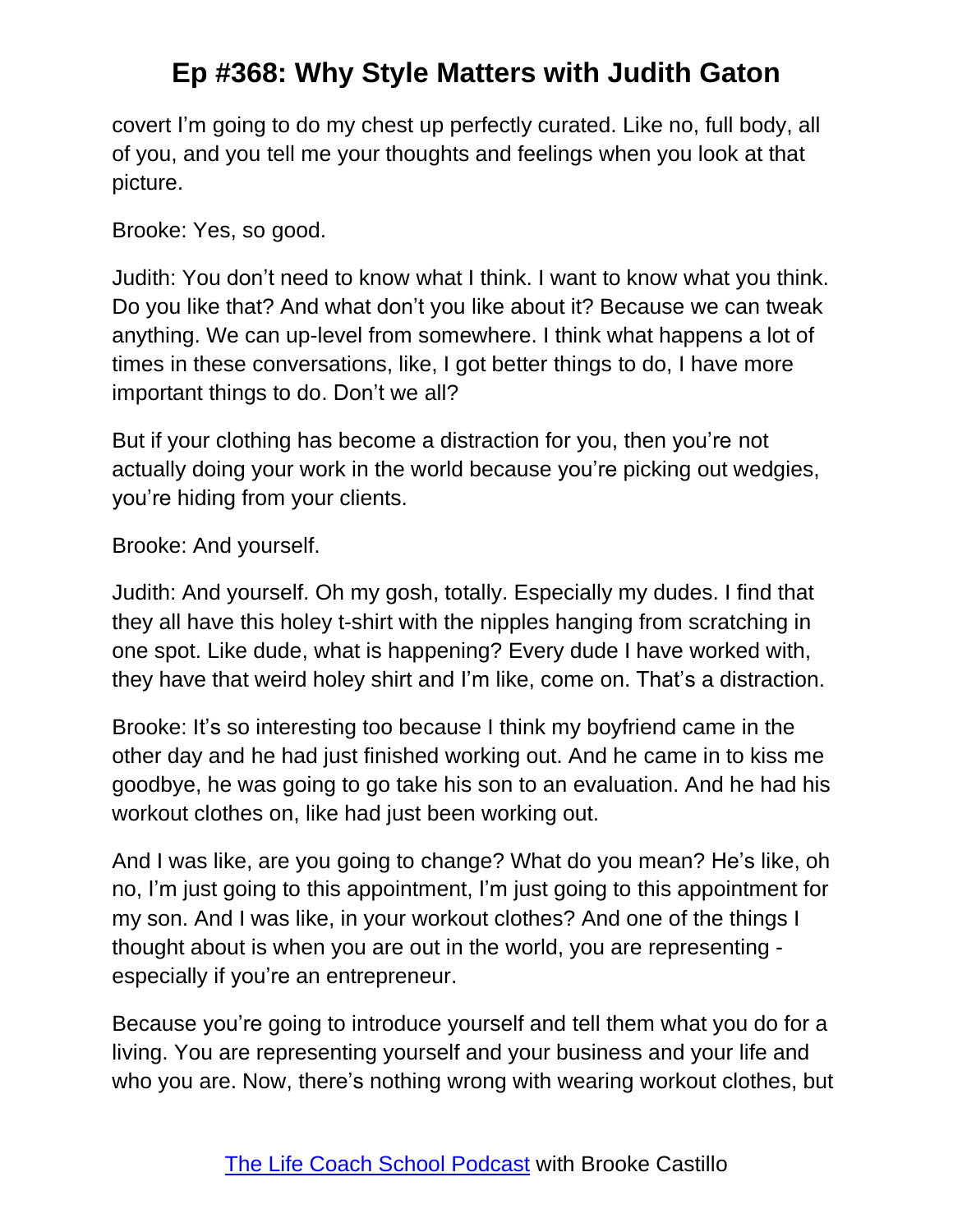are you missing an opportunity to be in the world as the full expression of yourself? And for me, my girlfriend Tonya Leigh really taught me this is like, it's just as easy to put on a dress as it is a pair of pajamas.

Judith: Oh, there's a math. If we did the math of getting ready, pair of pants, one item, t-shirt, one item, your holey sweatpants are one item. It's just as easy, the math of that is just as easy as a blouse and a pair of trousers, or at least a non-stained, non-holey blouse and a pair of pants that actually fit you, or one item with a cute dress. The math of it is the same. All the rest of that shit is just drama. It's just drama.

Brooke: And think about this. If you're working on your thoughts and feelings about yourself and you are always Instagram ready or whatever social - I don't even know. You know I'm not on that. But whatever social media, if you were going to get your photograph taken by the paparazzi, could you represent?

When you show up every day for your life, whether you're alone with your Zoom or not, whether you're alone with your day or not, if you are ready for those pictures to be taken and put out publicly, you feel that way about yourself all of the time. And I will say you will show up for yourself, your ideas, your future, your goals in a very different way if you take the time to present yourself to yourself properly.

Judith: Here's one question I ask my clients. I think it's a really powerful question and for all your listeners, they can try this exercise. When was the last time you felt stylish? And what did you go do? What did you create? How did you show up? How did you walk? How did you talk? How did you hold up your head that day?

And if style doesn't resonate with you because sometimes it doesn't, when was the last time you felt confident? What were you wearing? What did you go do? What did you create?

Brooke: So good. I like your point about style because I think when we say the word style people are like, oh, I have to go wear all these clothes that are designer clothes. This is style to me. This is the way I look at it is if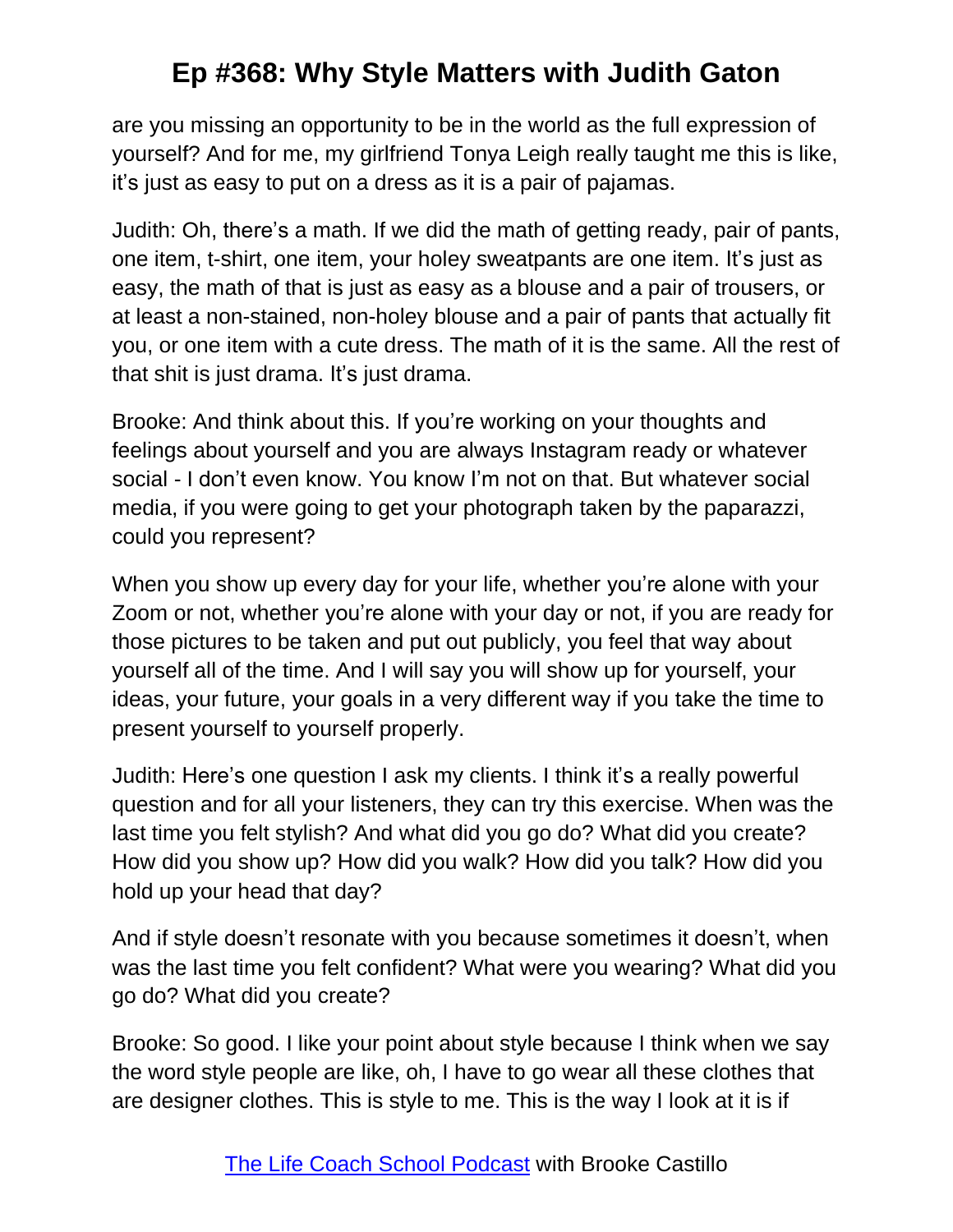there is anything that you would not want to have your picture taken in, it shouldn't be in your closet, period. Those old disgusting sweats, it's a no. What do you call them? The underwear.

Judith: Broke ass panties.

Brooke: If you wouldn't want to have your picture taken in those panties, you shouldn't have them. Everything in your closet should be something that when you put in on, someone can take a picture of you and you would say yes ma'am. That is it. That represents. That is part of who I want to be.

And that was a very big difference for me. When Tonya told me, she's like, it's just as easy to put on a dress as pajamas, and why would you have anything in your closet - because I had all these oversized things in my closet because they were so comfortable. But I'd look in the mirror and I would be just disappointed in what I would see.

So I just removed anything that I would be tempted to throw on when I'm not feeling good. Because think about this; when you're not feeling good is when you want to put on the most ugly clothes.

Judith: Which only perpetuates the cycle. We look at the model, whatever thought you're thinking is going to show up in your R-line.

Brooke: So if you don't have the option, yeah, you're like, I feel terrible but I only have this beautiful dress to put on or this beautiful pair of pajamas or whatever, I can't even tell you what a huge difference it makes. And people will say to me all the time, you always look so dressed up. And it's not because I spend more time. It's because the only thing I have to put on is something pretty. And that perpetuates that idea that I have about myself and what I wear and who I am and the clothes I deserve to wear.

Judith: And it's so funny to me because I think no one ever imagines - we talk about future self a lot at The Life Coach School, so what I find fascinating is everyone's in love with the idea of their future self, but no one I've ever talked to has said, oh, my future self is running around in some janky ass clothes.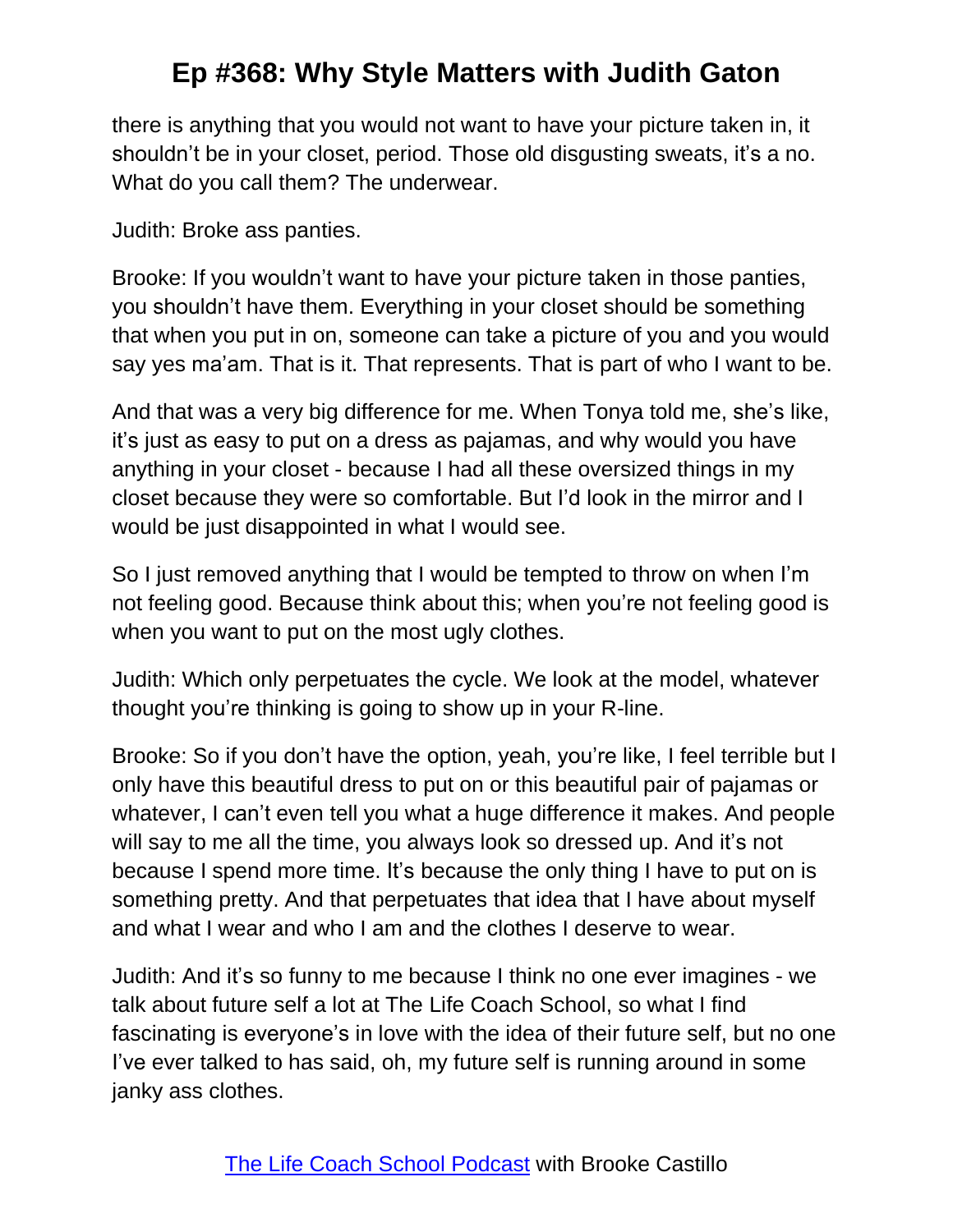Brooke: Some holey sweats.

Judith: Holey sweats, stained things. They're like, she's wearing this, he's wearing that, and I'm like, see? You want to become that person, you have to start the preparation. And it starts with something as simple as I'm no longer going to tolerate things that don't serve me, starting with my clothes. If this does not fit my future vision of myself, it doesn't have a place in my life right now. I won't become that future self I'm so desperately trying to become. If I don't create a foundation for, I will not tolerate things that do not serve me.

And I start with panties and I joke a lot about it because if I can get your buy-in there, in your underwear drawer, truly no one sees you. This is just about your relationship with yourself. If I could get your buy-in there, then we can go meta, then we can start really applying this to the rest of your life. You want to become your future self? What do you got hiding in the drawers? Literally.

Brooke: In your drawers, yes, exactly. And I think too this idea that I wake up in the morning and I'm in my beautiful pajamas. And it's time for me to go workout or get ready for work, or to just get ready for my day. And it feels like I'm not going anywhere, I'm just going to be at home, I just feel tired, I just feel frustrated, nobody's going to see me today, I'm not even going to bother. Let alone consider what is stylish and wear something stylish if no one's going to see me.

Judith: You see you. I think that explains the crux of the problem, where you've lost such - you have no regard for your own self to the degree that you don't even factor into the equation what you're going to wear. Where did that happen? Where did you suddenly decide that your opinion wasn't enough, that your own regard wasn't sufficient?

It's so powerful to just stop and be like, when the fuck did that happen? Because your regard is the one that matters. Your opinion is the one that matters, which is I think such a hard part for people to wrap their brain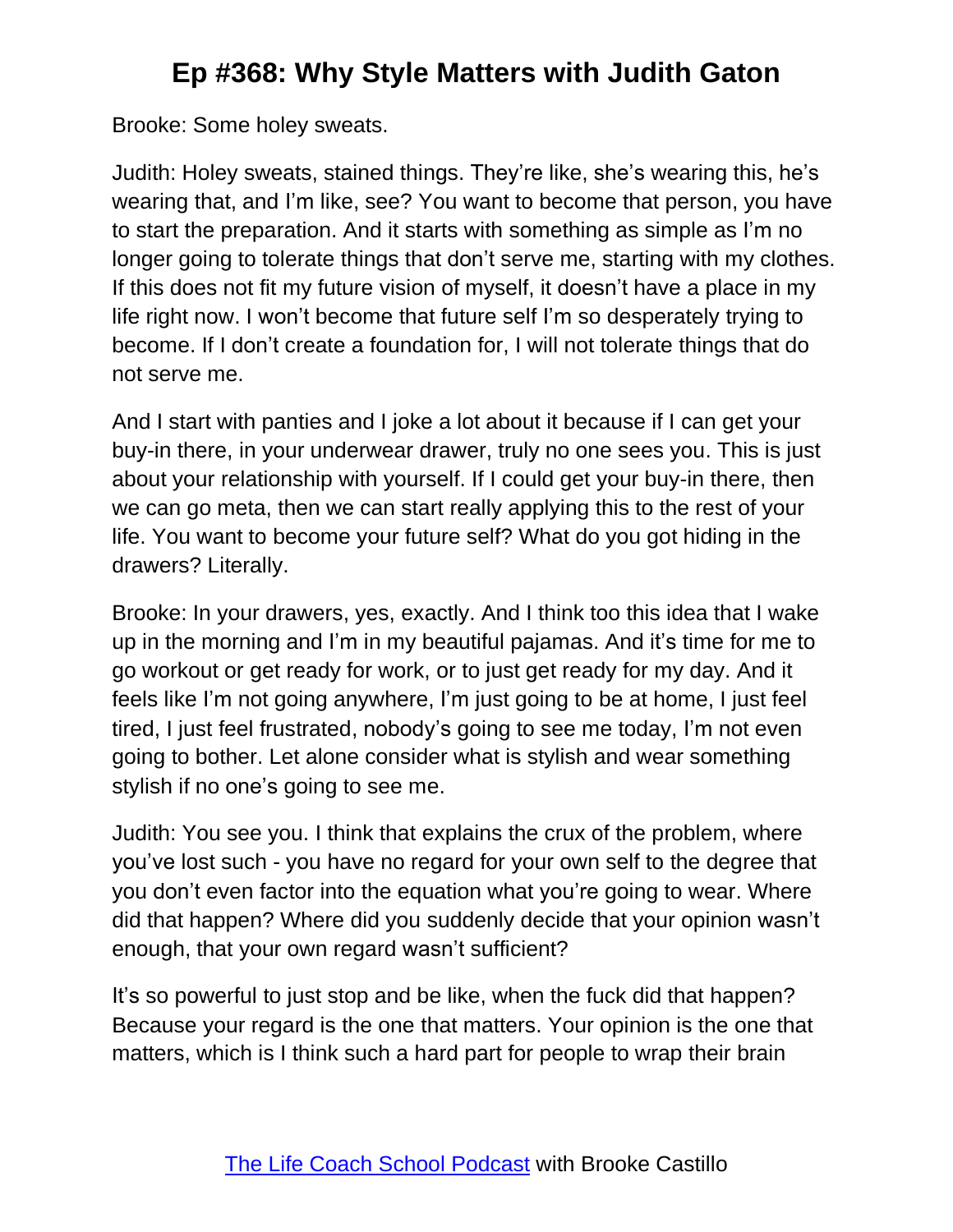around because I think we're all sort of socialized that we dress for other people.

Brooke: Right. To be desirable or to be attractive to other people. Okay, so let's say I'm bought in. Alright, I'll be stylish, I want to have some better underwear, I don't know anything about how to dress, I'm a little bit overweight, my clothes don't fit me very well and it seems so overwhelming and I don't have a lot of money to be going out and spending. Where do I start? How do I figure this out? If I'm now convinced that it does matter, where can I begin?

Judith: Well, first hire me, but let's say you have the DIY route. I think every amazing transformation, every makeover story you've seen, it all sort of has three pivotal pillars. We have to figure out what you don't want and what's not working. We have to figure out what you do want, and then we have to make a plan for you to get it.

Brooke: Okay, here's what I want. And this is what I think most people want. They want easy, comfortable, and stylish.

Judith: Yeah.

Brooke: Done, right?

Judith: Right. So if that's the goal, if that's our goal, easy, comfortable, stylish, then our very first, very, very first step is to go try on absolutely everything in our closet and anything that is not easy, comfortable, and stylish has to go.

Brooke: I love this. Okay now listen, everyone may not say easy, comfortable, and stylish. Other people may say stylish, designer, and compliment-worthy. It may be different for everyone. But I think a lot of people who are struggling, the people we're speaking to, easy, comfortable.

So one of the things that I get a lot of feedback is on my shoes. I'm always wearing high heel shoes. And people will say how do you wear them? Oh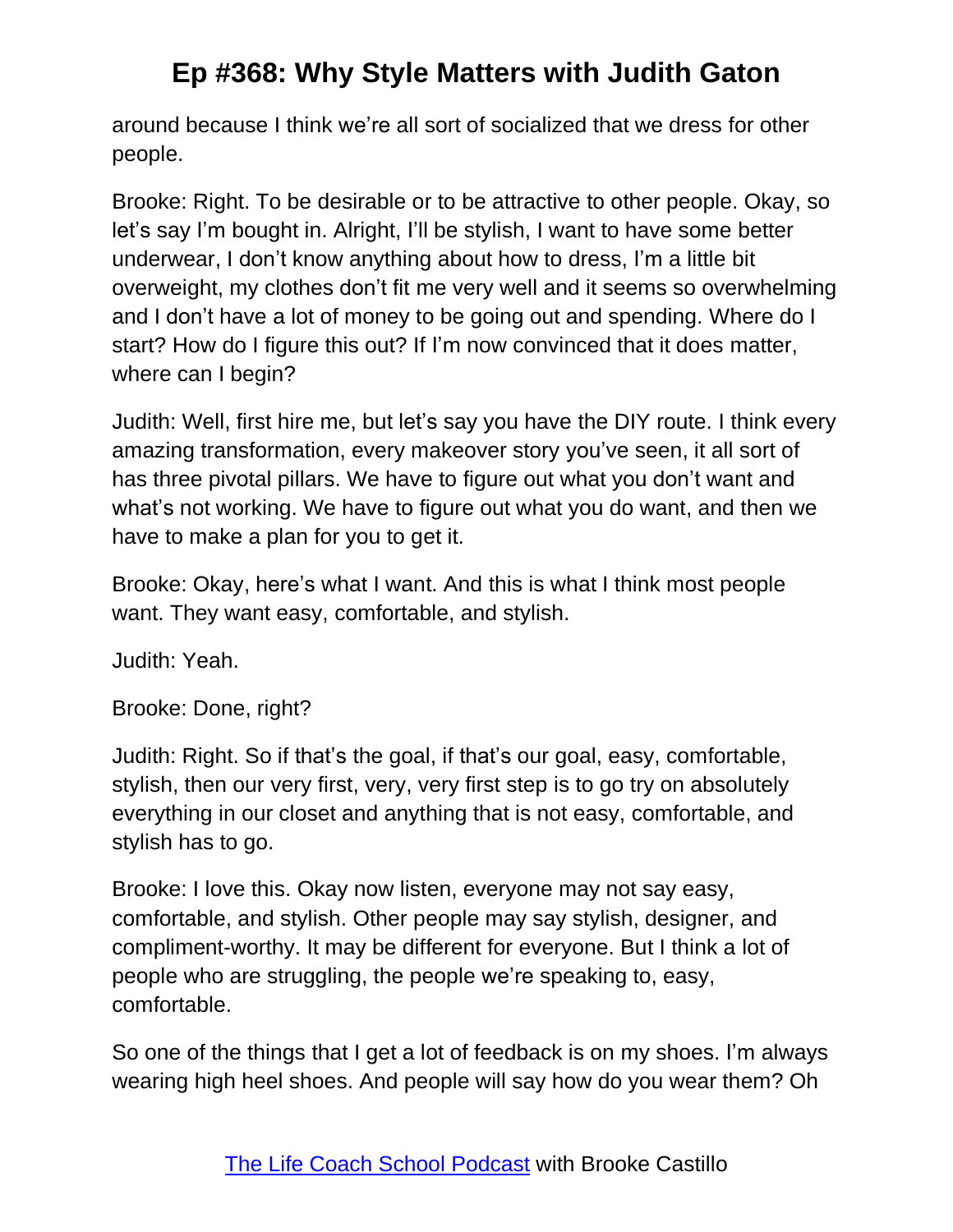my gosh, oh my gosh. But for me, easy, comfortable, and stylish is a real thing. I love high heel shoes but they have to be comfortable.

So there are - I would say I try on for every 10 pair of shoes I try on, one pair is comfortable. Period. And that's the only one I'll buy. I don't care how cute they are, I don't care how stylish they are, if they're not comfortable, I'm not purchasing it.

And there are a couple times where I've purchased shoes, I've worn them for a day, not comfortable, they either get returned or I get rid of them. I am very committed to that. So I love if it doesn't work, if it doesn't fit all three of those things, whatever your three things are, it's got to go.

Judith: Right. So one of the things I work on with my clients is we define their personal style. So I mean, I have had tons of clients go through this process and then that becomes our guiding light because I think let's say if you are overweight, then one of the questions you only ask yourself is well, does it happen to fit me?

Brooke: Yeah, if it fits me I'll buy it. Doesn't matter that it's lumberjack shirt if it fits.

Judith: It doesn't matter that I secretly fucking hate it but this just happened to fit, okay. That needs to not be our criteria.

Brooke: That's just a given. It has to fit.

Judith: It has to fit your body. So let's not make that our only criteria or our number one criteria. Let's make that one of many factors and I think the most guiding factor is what is your personal style statement? Now, it's a process I walk my clients through but the shorthand version of it is like, what do you actually already love? What are you actually already wearing? And when was the last time you felt stylish? When was the last time you felt confident?

And pulling together all those key words because there is a thread in there. And if we can pull that out with envisioning your future self, then we get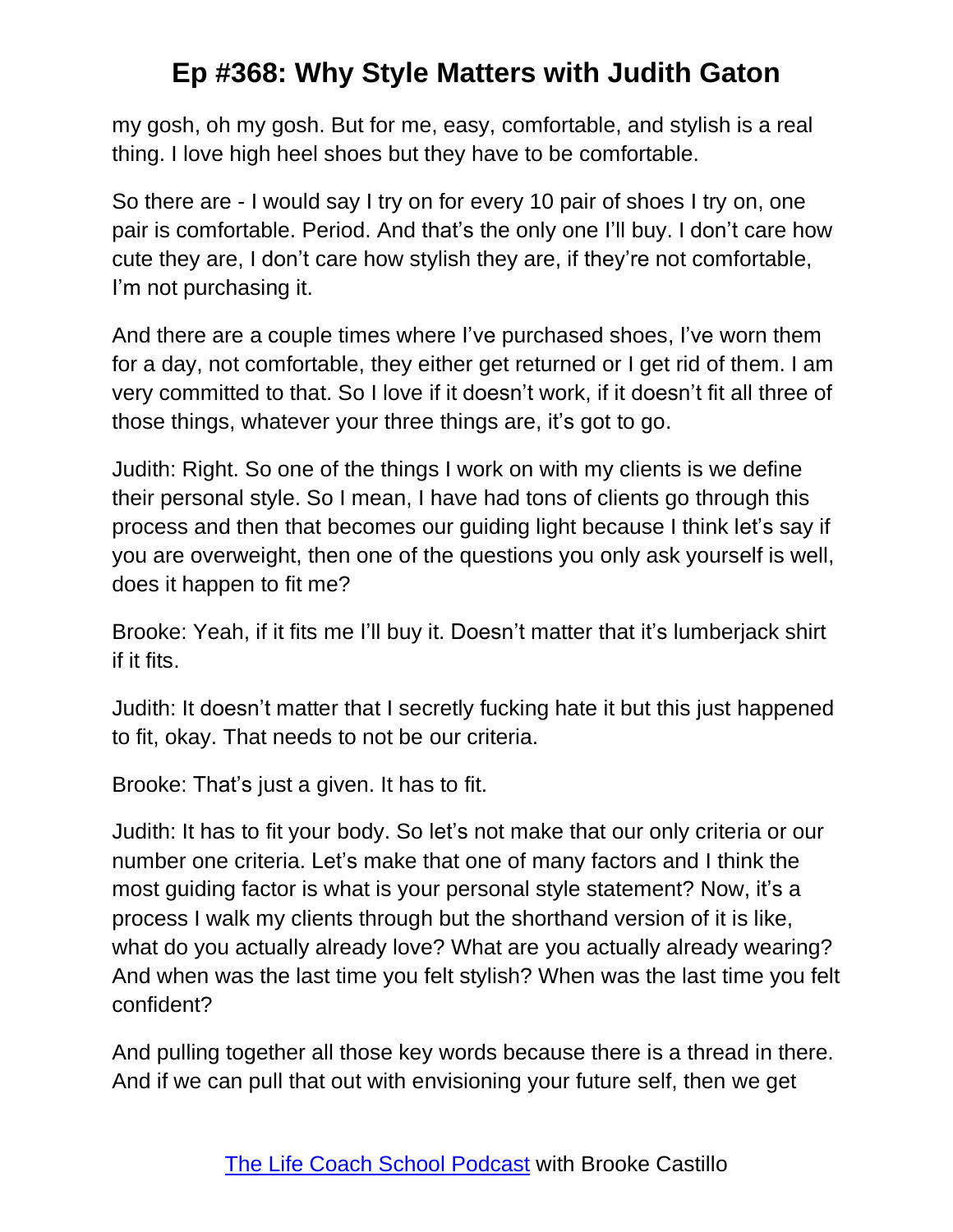things like feminine and fierce. Sassy and a little badass-y. Elegant with a little bit of rebel.

You start to develop your own language, your own definition, and then that guides you. That guides you cleaning out your closet, that guides you actually shopping, that guides whether or not you're going to take hand-medowns or gifts that you secretly hate.

This becomes the guiding light for all of it, so that way you're not comparing yourself to Susie down the street because her personal style statement is going to be totally different than yours. And it's supposed to be that way.

Brooke: And I think what's interesting about having a style statement and kind of exploring different words that you can use to describe yourself is it's very easy to get into a rut with your clothes. It's very easy to just wear what's comfortable, that's already in your closet, that you haven't really put any conscious thought into.

And I really learned this when I worked with a woman at Neiman Marcus, I told her I was going on a trip and she was going to pull a bunch of clothes for me. And so I went down there and she had all these clothes hanging and I was like, oh no, I don't do prints, I don't do this type of thing.

And she just said try everything on, you don't have to buy anything, just try everything on. And wouldn't you know it, I put on some of these clothes that I never would have picked out myself, never would have thought, and I put them on and I was able to see that yes, that really did reflect who I am and my kind of unique sophisticated edgy style that I wouldn't normally have done for myself.

And so I think for those of us who are trying to use our style to help ourselves grow and evolve and become a bigger, better version of ourselves, I think exploring different ways of dressing than maybe you have before and working with someone like you can kind of create that. It's kind of like living on the edge of that.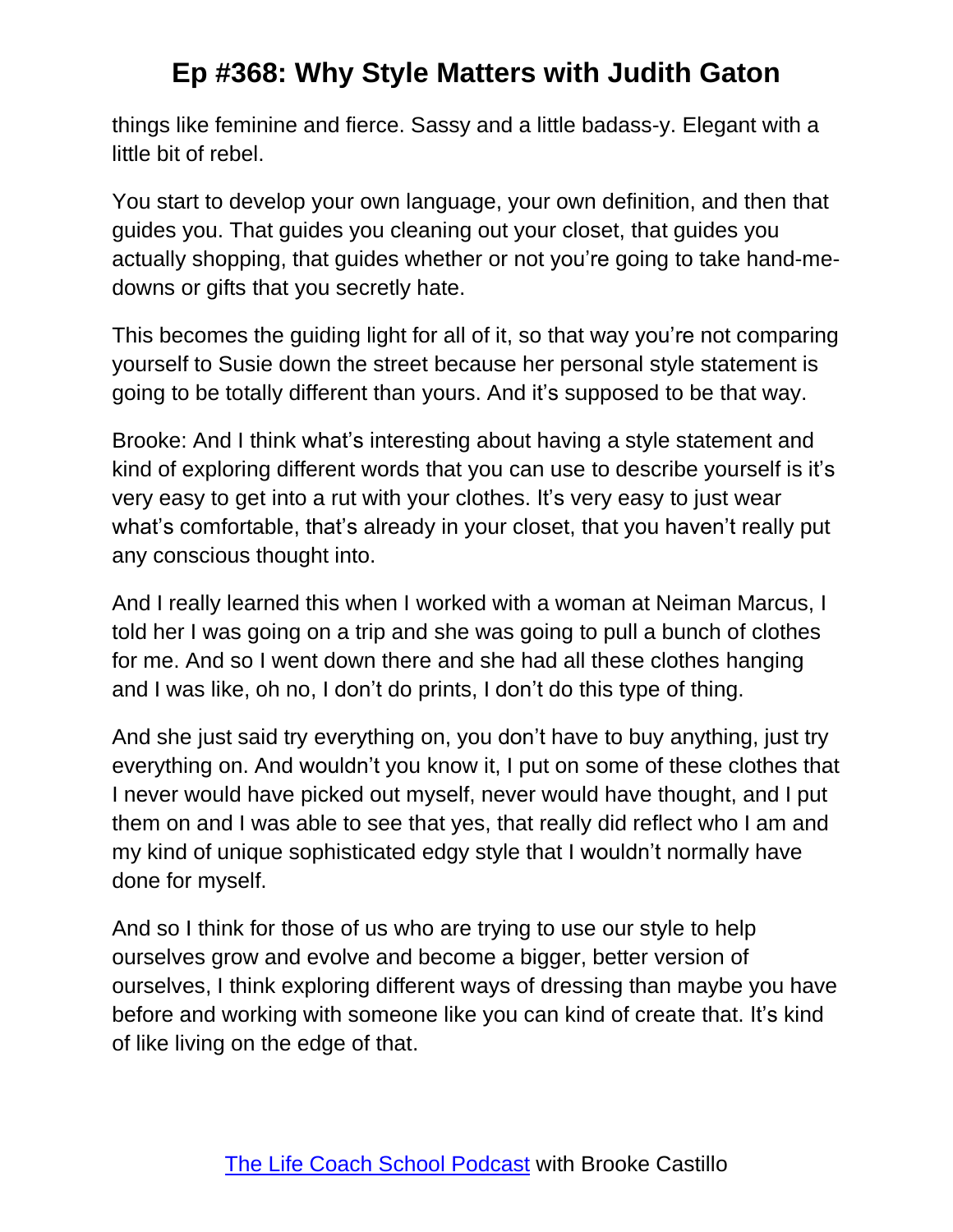Judith: Yeah. And I think this is a beautiful thing of you defining your personal style statement, which is why I'm so against those quizzes like, you're classic, you're bohemian. I'm like, well, what day of the week? I don't know.

But if I'm creating my personal style statement then I get the luxury of every statement or every role change in my life or every time I lose weight or gain weight or something changes and I get to decide, oh, I can reinvent myself, I can do this process all over again, now I have these tools and these skills that I can do it ad infinitum essentially.

Brooke: So one of the things that I used to struggle with when I was at a different weight was I felt like nothing looked good on me because I felt like clothes weren't designed for me because I was bigger and I couldn't find anything that looked like other people, what they look like in magazines, or what the picture looked like.

So I just didn't want to go shopping. I didn't want to put on clothes. I didn't want to look at my own body, let alone keep trying on clothes that didn't fit on my body that I didn't even want to look at in the florescent lights at the department store. That's real.

Judith: Oh hell yeah that's real. I think one of the most commented on posts I ever posted about style was I was in a Target dressing room and there was this cute red dress and I was like, oh, I'll try it. And the fucker got stuck on my head in the Target dressing room. And I remember just having this moment of panic like, oh my god, get it off, get it off my head.

And then the floor was kind of sticky and gross, I was trying to maneuver on one foot to get this thing off my head. I didn't want to call because they're not real sales people. The whole experience was nasty and I shouldn't have gone in there anyway.

So I was beating myself up about having gone in the nasty ass dressing room, and I shared this story and all these women were like, yes, and let me tell you my horror story about the dressing room, where the doors are too short and my tall gals are like, hanging out, or the kid next door is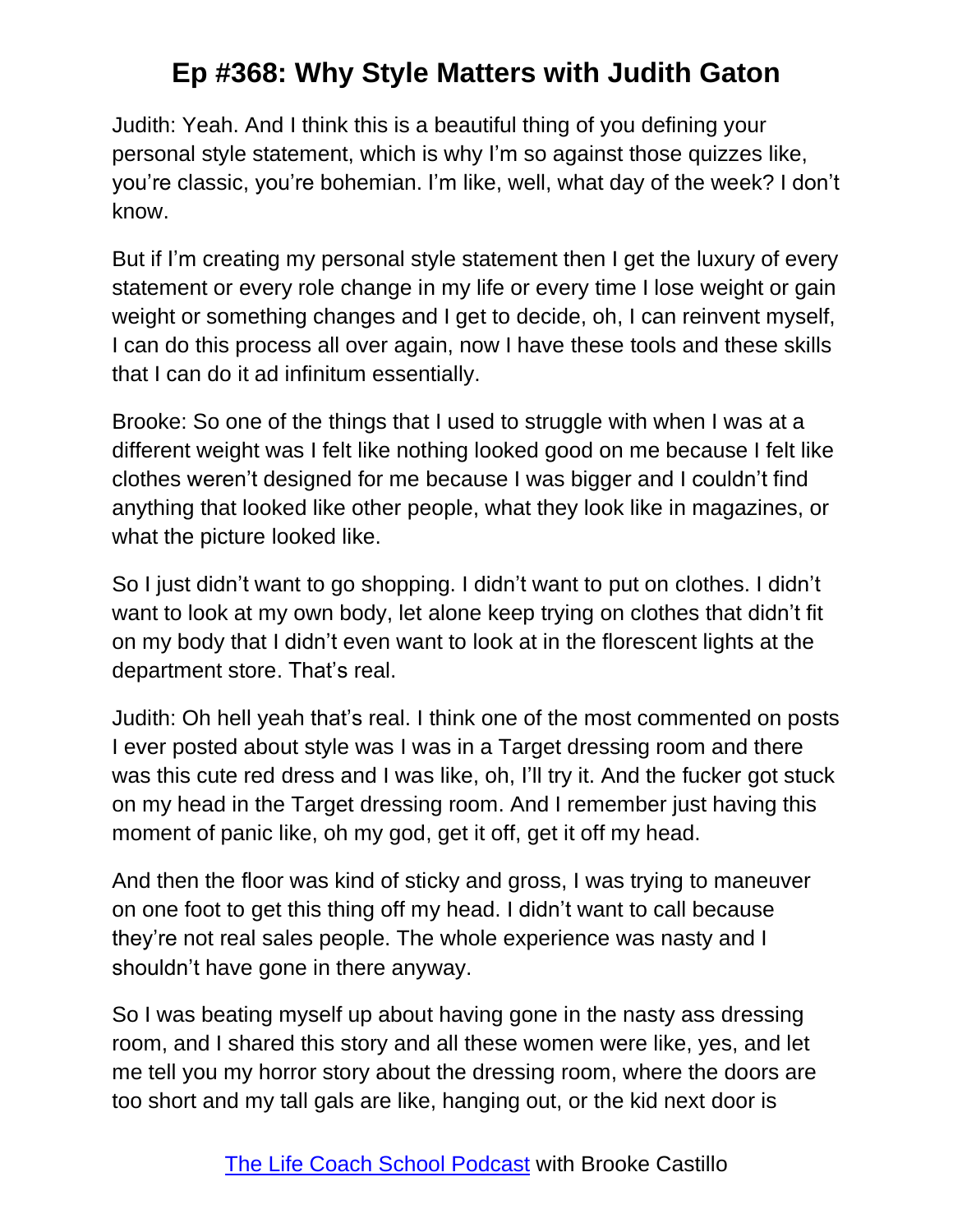peeking underneath the thing or any number of crazy things that happen in a dressing room when you're alone in your underwear in florescent lighting. It's never good.

Brooke: And I think this is a real thing too is I think a lot of us, when we're not feeling good about ourselves and we're living an unconscious life and we're eating more than we need for fuel and we're buffering all those things, can't really remember the last time we looked in the mirror.

And we find ourselves in a dressing room with the florescent lights, looking at ourselves in the mirror for the first time maybe in weeks, and we're looking at ourselves in an outfit that isn't flattering or doesn't fit us or whatever, and there's so much loathing that the last thing we're doing is trying to think about how to be stylish.

We're like, wait, when did my thigh get that big and what's going on with my belly? And wait, this is a size eight, am I a size 10 now? It's like, the horror that can happen when you are unconscious and all of a sudden you have that moment of consciousness. You have to be careful with yourselves.

Judith: Oh, absolutely. It's this great disconnect. And I like to think of it this way is your mind remembers maybe once back in the day when you used to look x, y, or z, but your brain is getting all this current input. So they're not on the same page. And that's super jarring because you're literally seeing someone that you don't recognize in the mirror. You are seeing somebody totally different, which is a shock to the system.

So one of the things I tell all my clients who are - especially if you're in the weight loss process, you have to look in the mirror. You want a makeover? You have to become so familiar with every wrinkle, lady lump, hump, dimple, all of it.

Brooke: Lady lump.

Judith: All of it. You have to really - and this is what I talk about owning it. Not owning it from the sense of you have to take responsibility for your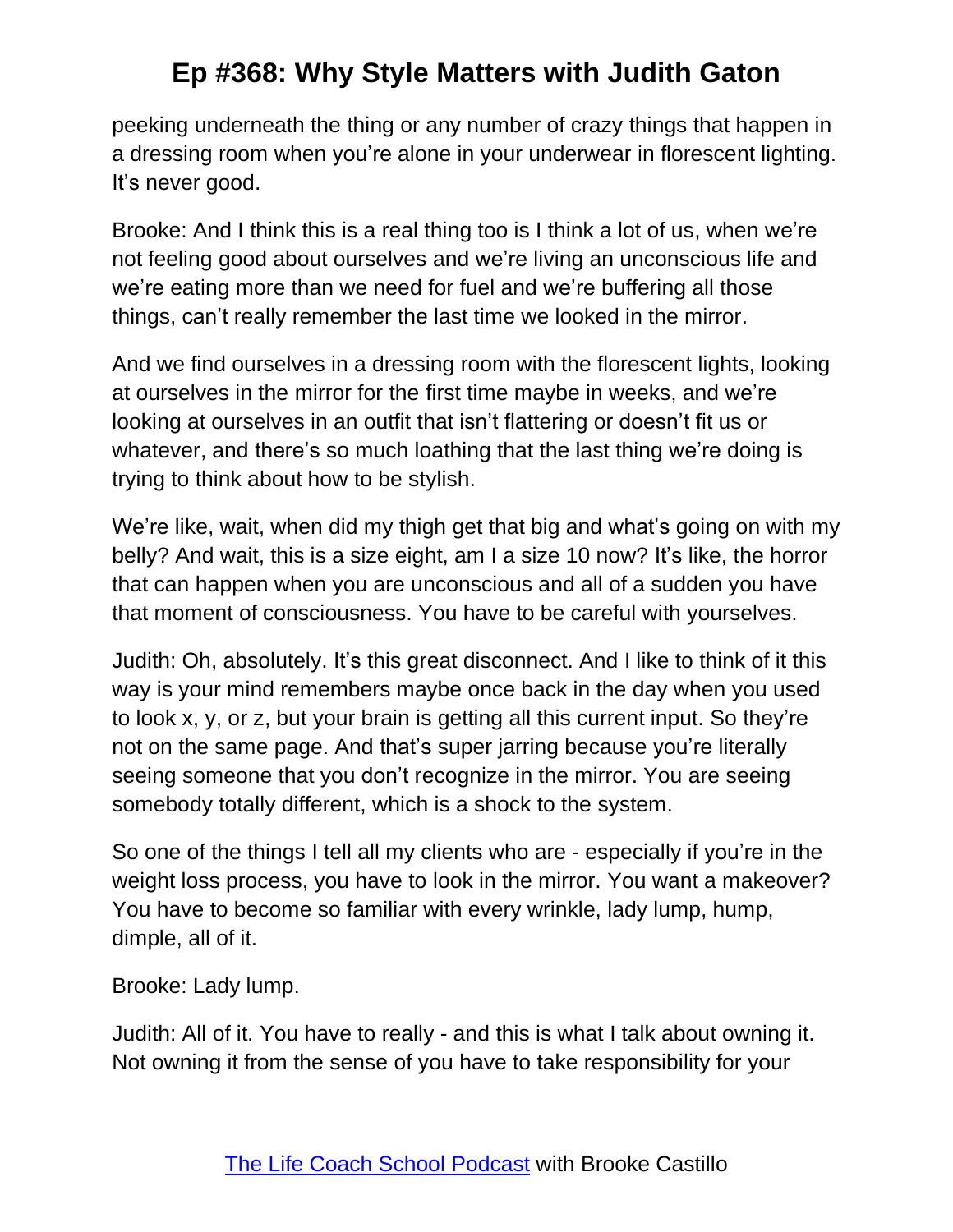weight gain. That's not the thing. Like, own it in the slang version of celebrate that shit. We can't get to celebrate until we acknowledge what is.

So looking in the mirror is so important. And I know if you're from a Christian Puritanical background you're like, oh my god, it's so vain. No, you want to kick ass in the world? We at least need to know yourself. You take the first step. You be the one who leads, even in pain and discomfort and self-loathing, so that all the people behind you are like, okay, it's possible for me too.

Brooke: That's so good. And this is one of the reasons why style matters because it's so easy to ignore yourself and be indifferent to yourself and not pay attention to yourself, or to tell yourself some rendition of not yet. When I lose weight, then I'll be stylish, when my body looks different, when I get the job or the kids are grown or I'm not pregnant anymore. Whatever not yet BS you're telling yourself, it is so important that you recognize when you do that to yourself, you miss that part of your life.

Judith: Yeah. Well you're holding your body hostage. You're like, you can't look cute until you reach some pinnacle of whatever. And then you're also holding your future hostage because what is not hitting - I think of your todo list like rotating.

So you accomplish goals, something comes up, now, if at the top of your to-do list is perpetually I need to lose weight in order to be confident, I need to lose weight in order to get on that live call, I need to lose weight in order to fill in the blank, you're never actually moving your to-do list. It stays frozen in place and stuck, probably like how you're feeling, because you never allow yourself to go do.

You've tethered these things together that don't need to be tethered. You want to lose weight, great, but that's independent of you choosing to take care of yourself and show up and get dressed and dress stylishly if that's what you so choose. These are independent from each other.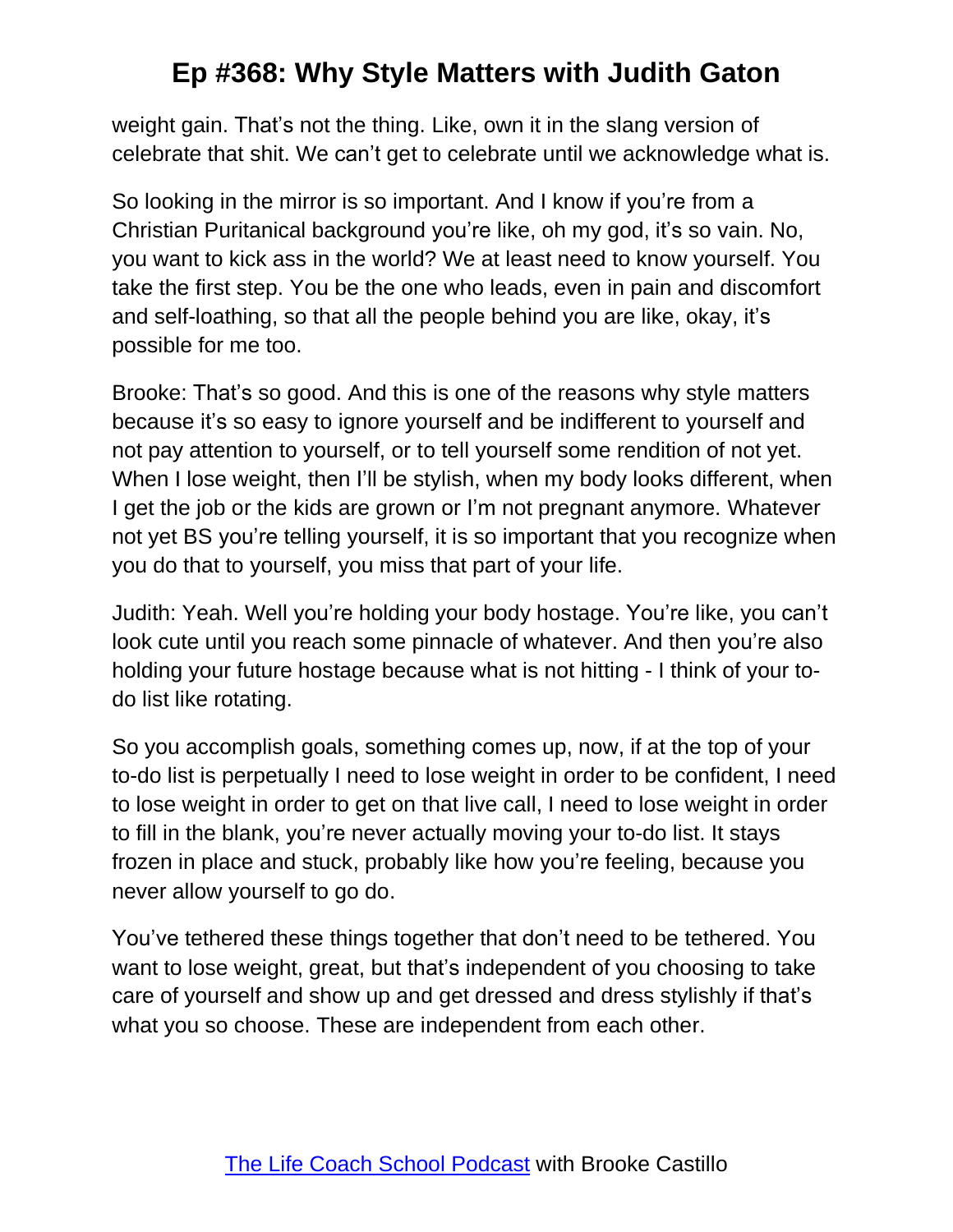And I think somewhere along the way we've tethered them in a way that's not serving any of us. So any time you hear yourself if, then, we've got things tied together, they need to come untied.

Brooke: It's so good. And I think for me, I can speak for me, when I was not at the weight I wanted to be and I was not feeling good about myself, and I wasn't feeling good physically because I was overeating all the time. So I felt sluggish and heavy and not just because my body was bigger than it normally had been, but just the way I was eating, the way I was feeling, all of it.

And one of the things that I remember doing was going through my closet and picking out outfits and making sure all the clothes fit me. And if they didn't fit me at my current weight, I got rid of them. And some people just put them in boxes, bye, got rid of them. And so every single thing in my closet was not the size I wanted it to be, but it was the size I was.

And so I remember putting on a pair of jeans and putting on a belt and I was much bigger than I normally had been and feeling like myself again. And what I'd realized is that I had been elastic waistband stuff, trying to pretend that it wasn't real, that I hadn't gained the weight. It's like I was eating my own back and pretending like that wasn't me in the mirror, which of course was just perpetuating everything again.

Judith: Right. If you ignore yourself long enough, your body will make efforts to get your attention. So whether it's going to be eating off your protocol and gaining weight, or you're going to be achy because you don't move around very much, your body will get your attention. You best be sure.

So start paying attention. I mean, even small little things, like you deciding I'm not going to have a closet that mindfucks me every time I walk into it. Anything that doesn't fit or serve who I am in this moment either gets placed away, I call it putting it in archive. If there's something you really want to keep and it's a collection piece, you put it in your archive. But everything in there, you want to go in and not have to have these tiny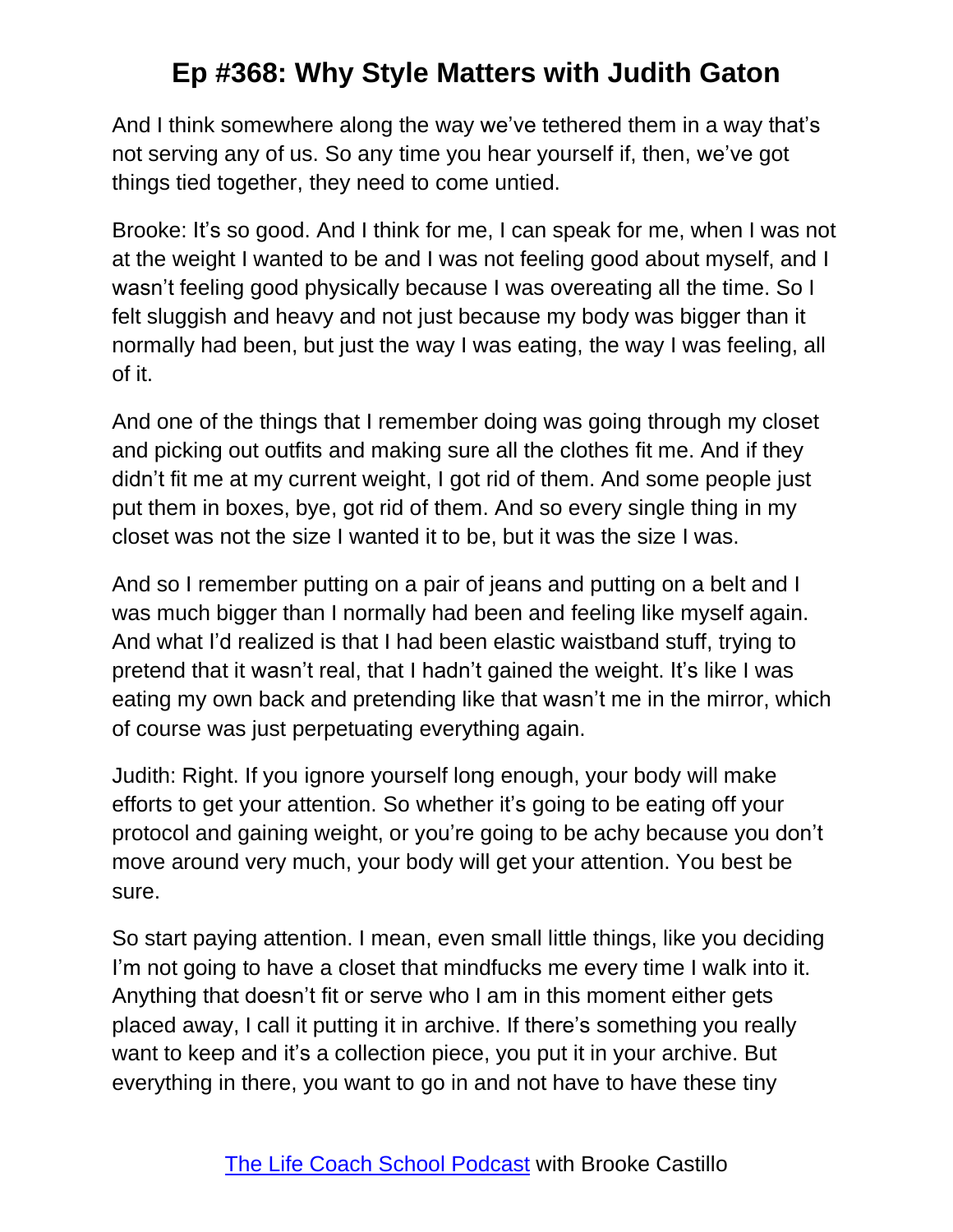decisions of nope, does this fit? I don't know anymore. Talk about decision fatigue. Before you even get dressed you've shamed yourself 50 times with the things that don't fit you.

Brooke: Oh my gosh, that is so true. So good.

Judith: By the time you finally put your clothes on, oh my gosh, think about if you - just the model you're running. Sorted through 500 items to get to one that happens to fit me. I don't really like it. I feel shame.

How are you going to take care of yourself from there? How are you going to do your makeup or not? How are you going to do your hair or not? Are you going to even moisturize or SPF or any of the other self-care things? No, you're probably just going to put on what happens to pass the smell test and then you're going to roll. Why bother?

Brooke: That's actually so well said. I know that when I take the time to get ready, and it's not even a lot of time, it's just that I go in and I put on something nice and I brush my hair. That when I see a mirror or when someone acknowledges me, I can be present for them.

And I've watched people - someone gives them a compliment or whatever and they haven't put the thought or energy in and they're like, oh, what am I wearing? Literally someone's complimenting you on what you're wearing and you have to look down at your own self to see what you're wearing. This is not a life of consciousness, my friends.

Judith: Yeah. And even the thing is I tell my clients too like, I'm up-leveling PJs probably for five of my clients right now. Because we're like, we're going to be ladies who lounge 1930s style, ladies of leisure, we're lounging on purpose. And it's like, you're going to decide to wear jammies, if you're going to decide to wear elastic waist pants or yoga pants or whatever, do it deliberately.

You want to rock it, do you boo-boo, I am here for this. However, let's make it deliberate. It's not by default anymore. It's not what happens - pass the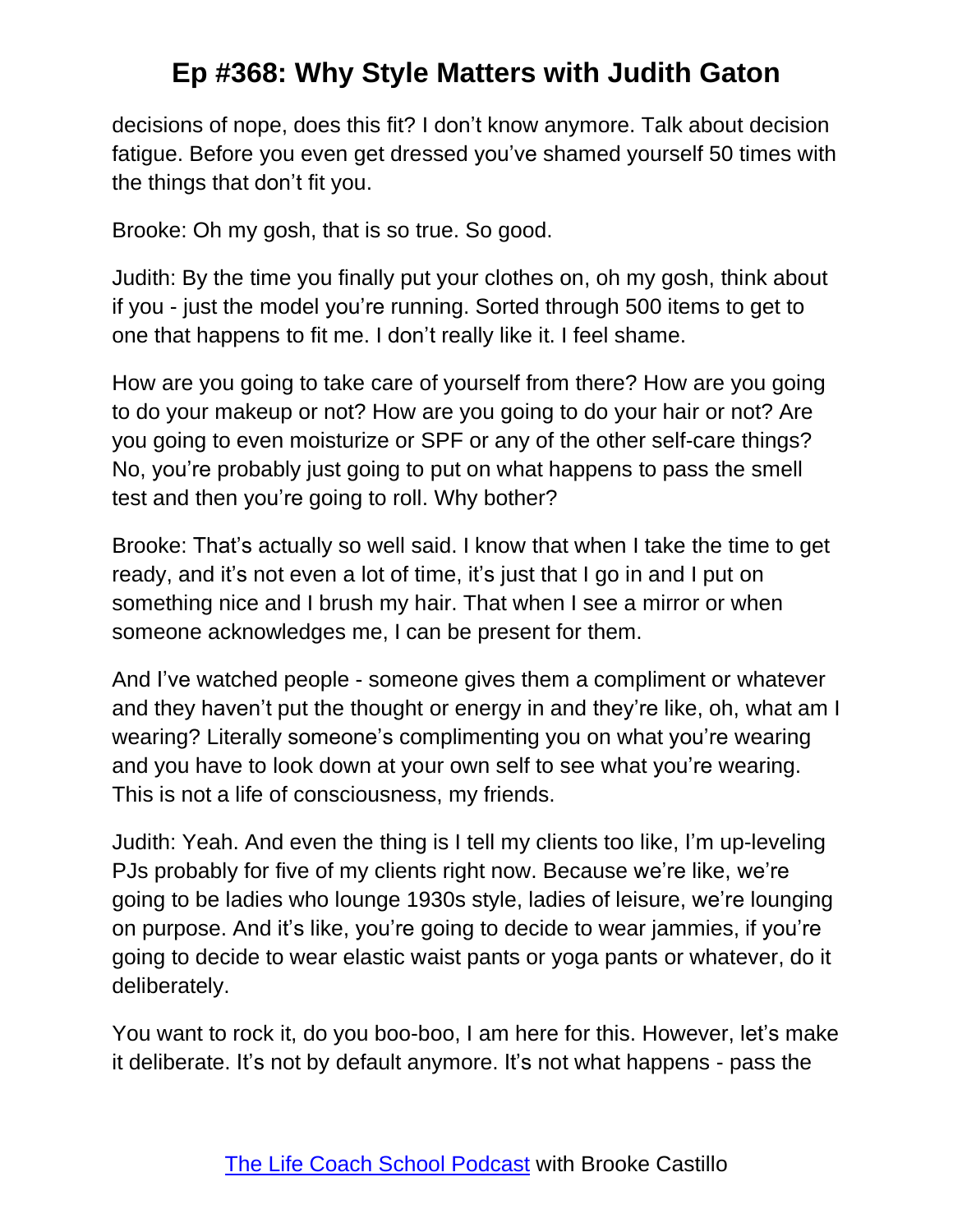smell test or it happens to fit you. Let's be very conscious and deliberate about our stretchy pants and rolling with our stretchy pants.

Because that's a very different vibe to get dressed from. If I'm like, what stretchy pants am I wearing today? You're excited and you're picking things out, that's a whole different mood than I guess this works, okay, that whole body language of meltiness. No, that's not how we roll. We're going to do it deliberately and we're going to do it in a very zhuzhed up style, then let's do it. I'm here for that.

Brooke: And celebrating where you are right now. Now listen, a lot of us are tied into numbers. We're tied into what's on the scale, we're tied into what's on the back of our pants. And one of the things that I learned from buying clothes that are stylish and really high-quality clothes that you're going to wear multiple times is you want those clothes to fit. And sometimes they weren't made exactly for your body because you know what, you're not a mannequin, hello.

So sometimes you're going to put something, it's going to be a little tight somewhere, a little bit loose somewhere. It's a beautiful thing. Buy a size bigger. Nobody cares, nobody ever has to see it, you can clip that off, whatever, and have your clothes tailored if you need to, to fit your beautiful body that maybe isn't mannequin-ish, maybe it doesn't look like an airbrushed model, but it's yours. And when you get clothes that actually fit your body, something magical happens.

Judith: Oh yeah. I call it the magic moment. You'll know, when somethings fits your body, fits your personal style, and you look in the mirror, you're like, hey, and you do a little second-take and you're preening, your whole body language changes, that's that magic moment.

And I think everyone can have that magic moment if they want it. They can - it's available to all of us. We just sort of somewhere along the way thought it wasn't.

Brooke: And it's the difference too, that magic moment is just for you and you. It's the difference between, hey, does this look good on me? What do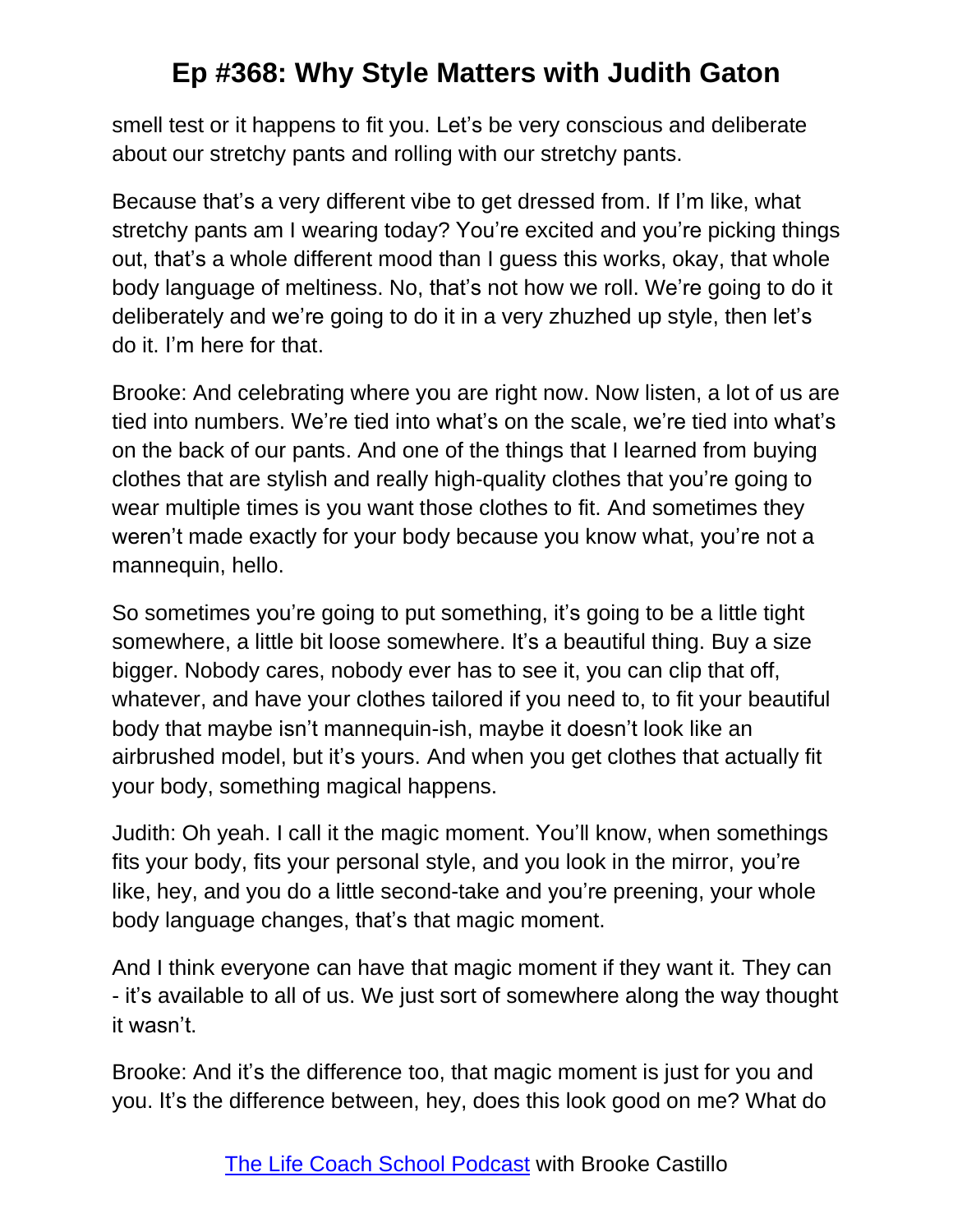you think? And walking out and being like, right? It's like you walk out of the dressing room, you don't even need to know anyone's opinion. You're just like, mmhm, check it. Those are the clothes that you should be wearing.

Clothes that you don't need to ask someone else if they look good because you know they look good. They feel good. They're you. It's your style. You love it. And there are a lot of things in this world you can't control that are going to be very hard to deal with. What you put on your body every day, not one of them.

Judith: 100%. And I think it's funny because the idea of a size dictating your happiness, if you know a little bit of the history of sizing in America, it's so bizarre. We actually don't have standardized sizing. We attempted it in the 1940s and the only women who were allowed to participate in the study were white women from the mid-West.

Brooke: Oh, brother.

Judith: Women of color - and mind you, this is during the Depression, so we're talking about people who are malnourished during…

Brooke: Oh my gosh, I did not know any of this. What?

Judith: Women of color were excluded from this test so there goes a whole number of people. Then we use male sizing on military uniforms to compare it to women's bodies. And that was our attempt at "standardized" sizing.

Brooke: Is that real?

Judith: That is true. That is the history of it. It's completely made-up bullshit. It's insane.

Brooke: Oh my gosh.

Judith: So we start there in terms of our history of attempts at standardized sizing, and then every brand has decided, well, that didn't make sense so we're going to use fit models. But these are still models. Even your plus-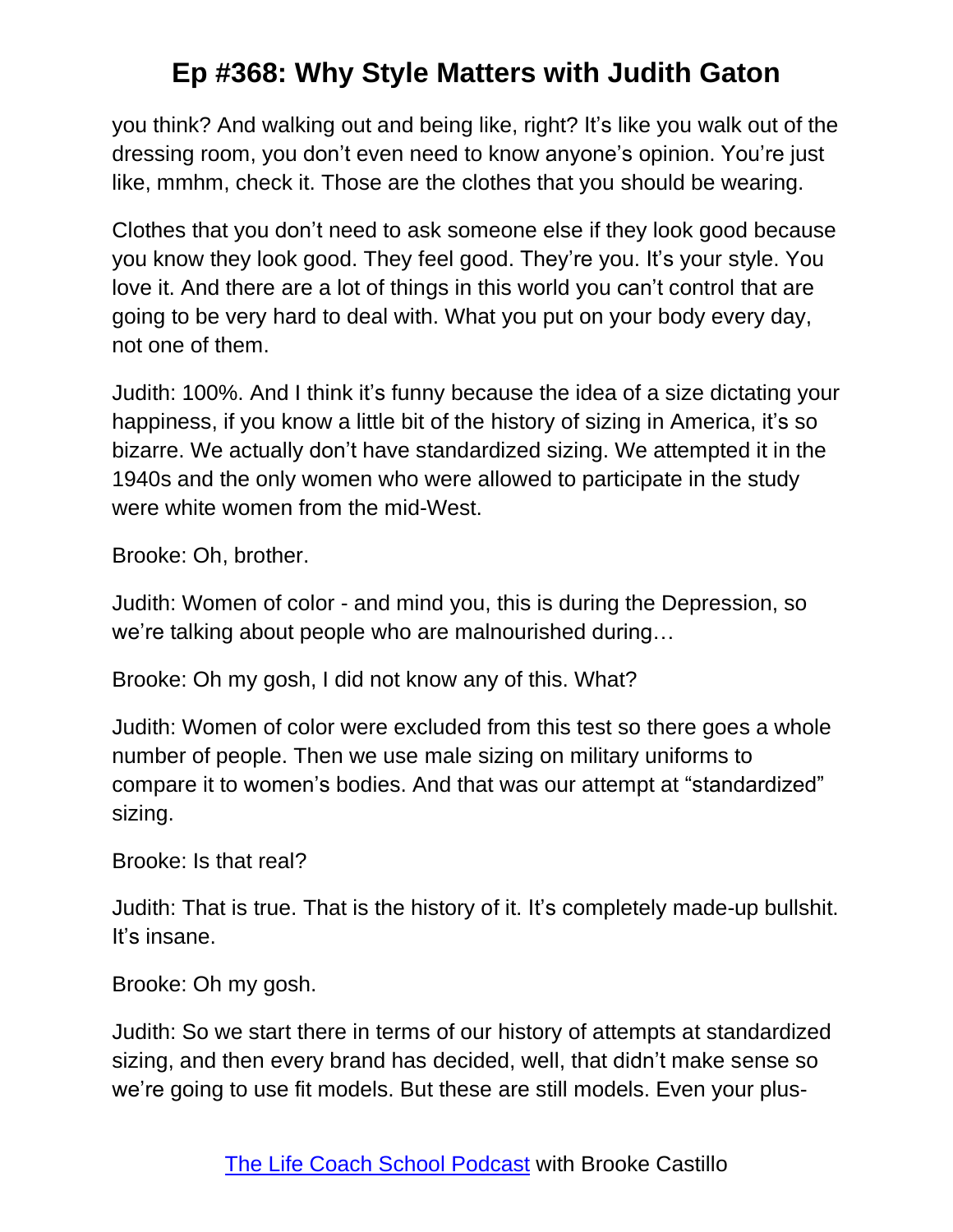size fit model is 5'10 and her size 14 body, which is "plus-size" is going to be very different from my sisters who are 5'3 wearing a size 14.

So we have to kind of factor that in. That's why some brands when you put them on, you're like, I was a 12 over here, what is happening? Nothing has gone wrong. The fit model at brand A has a very different proportion to the fit model at brand B. And they're very different from you because you have a human body and so do they.

So we start with the practical understanding of it, it loses a lot of the dramatic like, what is wrong with me, which I totally understand. But nothing's wrong with you. This is just based on a human body that's not like yours.

Brooke: Well, and I think we should talk about this because I find this to be maddening is that if your body isn't what, a zero to a 12, then you don't belong here somehow in this store, buying these clothes. And so I think for many women who feel like they can't go to a regular store and buy regular clothes and therefore there's something wrong with them, that they're somehow exceptional in a negative way, I just want to say there is no reason to put yourself through that garbage.

To me, there is just no upside. Where does someone want my money? Anyone? Because I got some money, who's making clothes for this body? And that's where you go, instead of trying to fit yourself into clothes when people aren't thinking about you, there are people thinking about you, creating clothes for you. Find those people and buy from them so you never feel left out, excluded, like you don't fit in.

I know for me, finding certain stores, I remember I used to shop a lot at White House Black Market and I would tell them when I would go in there because their sizes are a little bit - an eight there is a little bit bigger than an eight somewhere else.

So I would tell them, I'd be like, this is the perfect store for me, I feel like the mannequin is like me, my body. When they make the clothes, they put it on a mannequin that is me for a size eight. And so I felt so - I didn't even have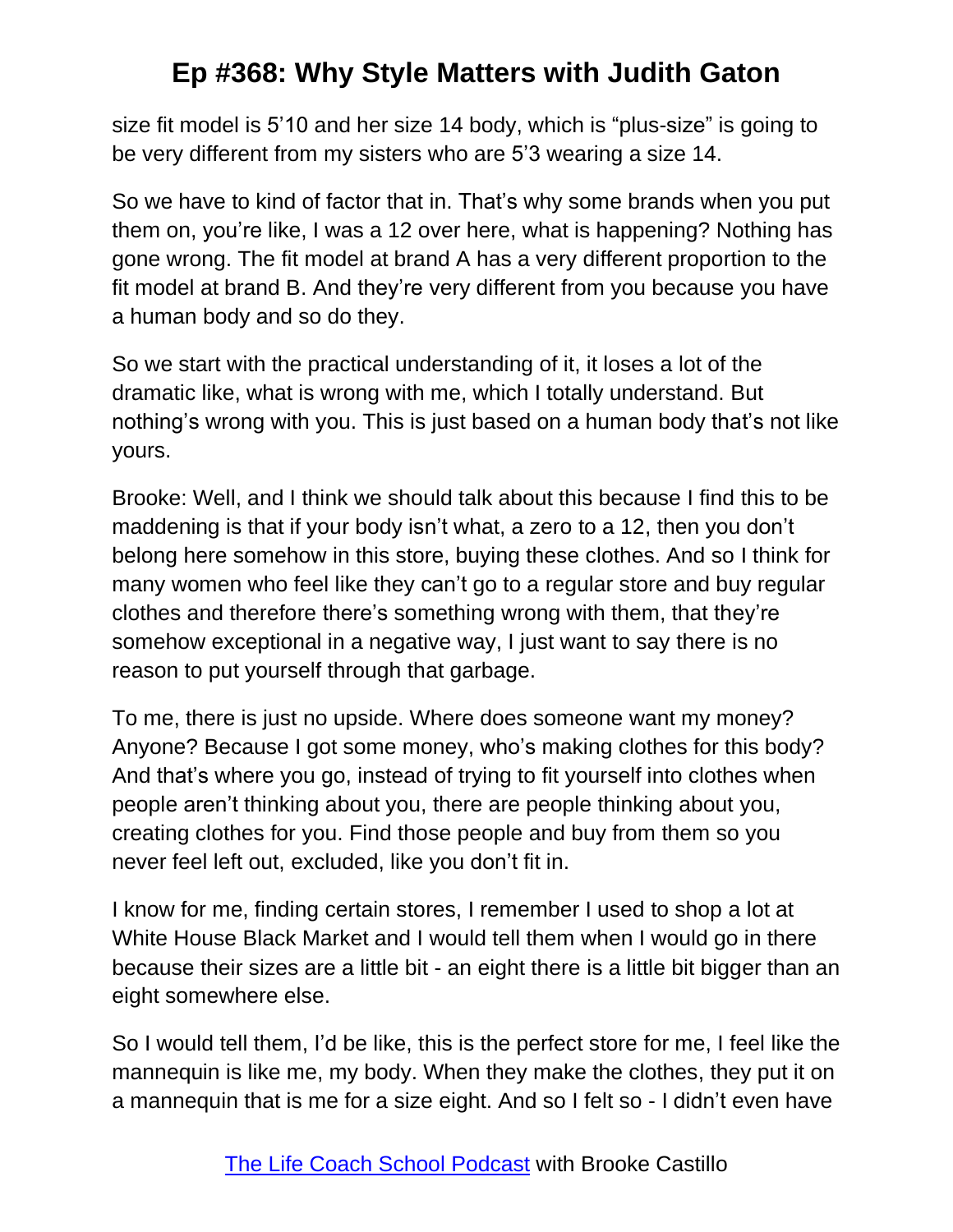to try clothes on in there. I just knew that that was my store. Now, I would go to other stores and feel like nothing fit me, and so I'd feel like something was wrong with me.

Judith: Yeah, 100%. This is the experience of so many people, not even just women but so many people. You're like, I see this in the window, it's so cute, I'm going to go in. And then the hunt begins for that tiny plus-size section in the back if they have it, or the snarky salesgirl.

Brooke: So what do you recommend:

Judith: Okay, so here's what I recommend. Number one, let's talk about mindset. You are the leading lady, the leading man in your starring movie. All the clothes are auditioning for you.

Brooke: Oh, girl. That is so good.

Judith: They're in a line outside the door, some of them may…

Brooke: They all want to be worn by you.

Judith: They want a place in the movie. But not all of them are going to make it because we have standards. So sometimes we're going to go in a different direction.

Brooke: Like I'm sorry, you're too small for me. Sorry for your luck.

Judith: You just don't fit the look we were going for, we had something else in mind. You're just not going to work, no, thank you for trying.

Brooke: I love this.

Judith: That kind of a mindset, if you really thought you were Clark Kent or Clark Gable in a movie or Greta Garbo, you ain't got time to worry about shit that doesn't fit you. You are the leading person. So that's the mindset you want to go into when trying on clothes, when going into a store, when shopping online.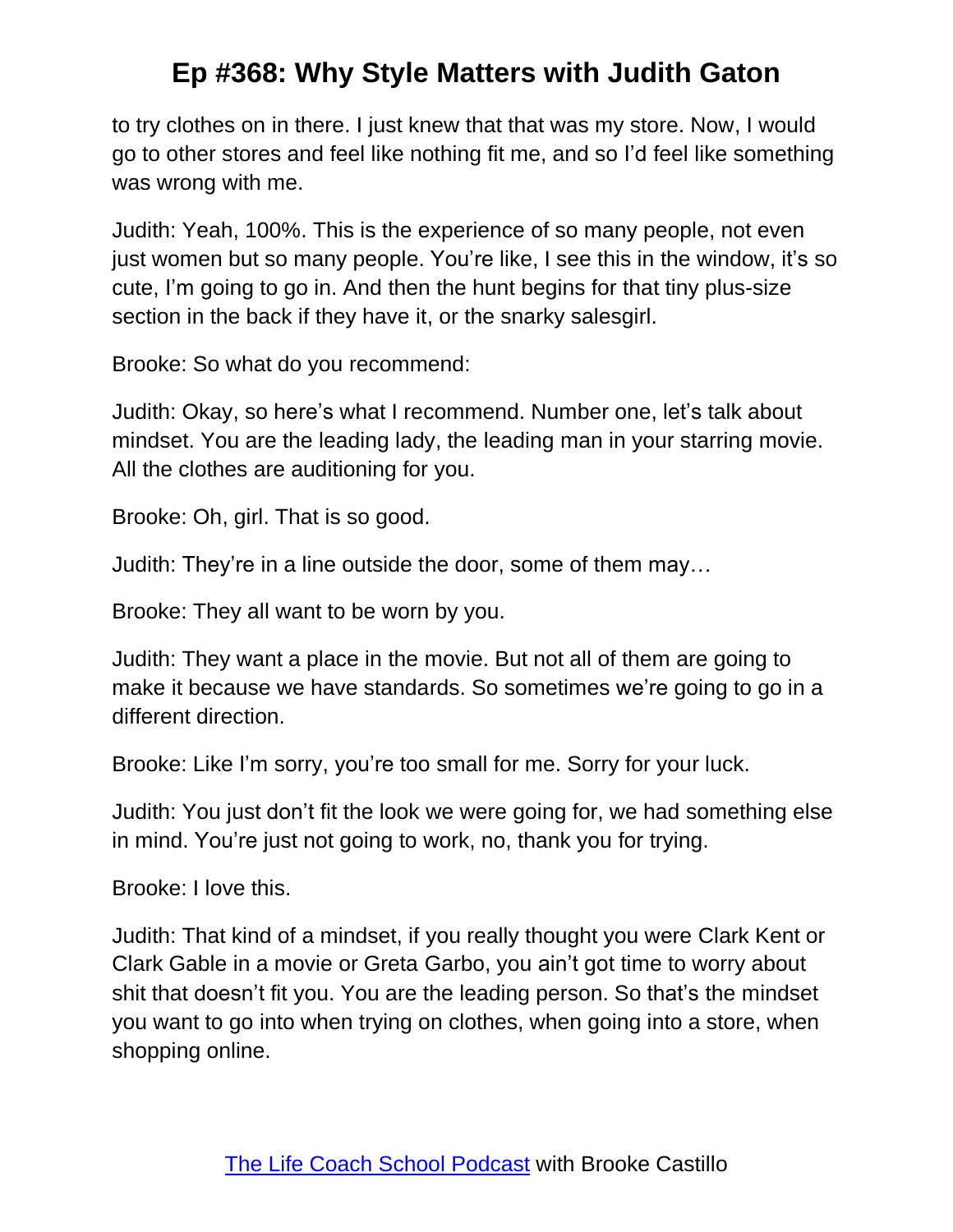This is auditioning for me. I don't have to worry about doing a damn thing to my body. It's just whether or not this item is going to make the audition. So that's the mindset, but then there's also some practical stuff.

Brooke: Okay, what do you got?

Judith: Try on three sizes. Now, this might be a limitation of the COVID but assuming we're in non-COVID land, you actually want to try on the size you think you are, one above it, and one below it.

Brooke: Yes, great idea.

Judith: Let's make it a game. We're just going to happen to see what fits at this particular store. With the mindset that they're auditioning. So these three are up for the sidekick role, let's see who's going to make it or not. So it takes the drama out of I should be a size 12. Who the fuck says? Maybe you're a size 14 here, maybe you're a size 16 here, we don't know.

So play that game. The other thing I would say, to all my lovely humans because I love you all so much, take a break. If you feel yourself in a shame spiral and you have that warm, hot, red feeling and you want to cry secretly but you're not going to do it in front of the salesperson, get the fuck out of there.

Regroup the troops, get a nap, take a little snack, go sit somewhere, regroup, and then you get to decide whether I want to continue this or I want to try again another day. There is no shame in that at all.

Brooke: I like that idea too because most stores you can order and return without a lot of charge and it's worth it. So order three different sizes because there's nothing worth - you see this dress you want and you order it and it's too small, and then the last thing you want to do is send it back and order a bigger size.

So it's like, ordering a couple sizes, trying them on, maybe one that's a size bigger is too big in some areas but that's when you pull the tailor in to make it fit perfectly. It's a beautiful idea. Love it.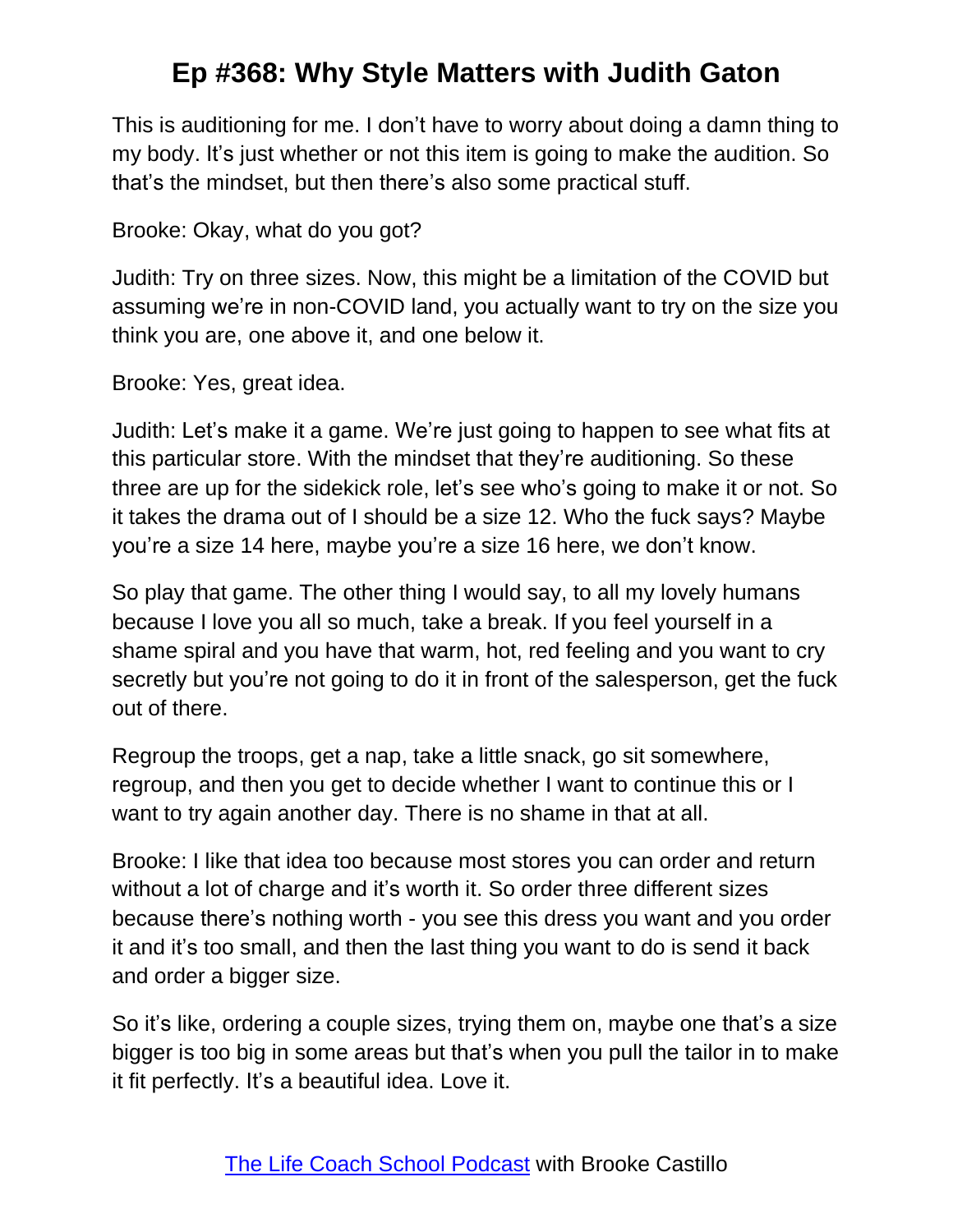Judith: Yeah, and Nordstrom I think I have to give them kudos weirdly enough, they have a great on-staff tailor. Your average little Nordstrom will have an on-staff tailor. And they will actually even tailor items for you, this will be site specific so go ask them, that are not from Nordstrom.

They want the work. Just go and ask them, can I have your card? Do you do stuff that's not from Nordstrom? They will be like, hell yeah, here's my card, here's my business. So go talk to them. Ask them what their jam is. Are you really good with dresses? Are you better with trousers? Are you good with menswear? Do you know someone who specializes in women's wear?

Ask them. They know each other. They want everyone to get the business. Tailors are pretty good about this stuff and if something's not their jam, they have no desire to cut into it. They'd rather give you to someone who's more versed in whatever that item is.

Brooke: And you know what I love about using a tailor is you care enough about the clothes on your body that you're willing to hire someone specifically to fit the clothes to your body. You deserve to have clothes that are custom made for yourself.

And even though it may seem like a hassle, if you think about it in a way even with jeans, if you think about it in a way like, this matters, I matter, the clothes I wear matters, buying a little bit more expensive piece that you can keep longer and wear more that won't fall apart and having it tailored and then wearing it multiple times because it looks so beautiful on your body is so much better than going out and buying four pairs of cheaper ones that don't fit properly that are going to fall apart.

Judith: I totally agree. I also recognize people are all starting at some different place. If most of your stuff is janky right now, we just want you to get out of janky land into good. Just get shit that fits you and is not janky. Please do yourself that favor, we love you so much.

But if you're like, my shit's pretty good, then the next question is like, how can I make it so much better? And then that's when we get to qualitative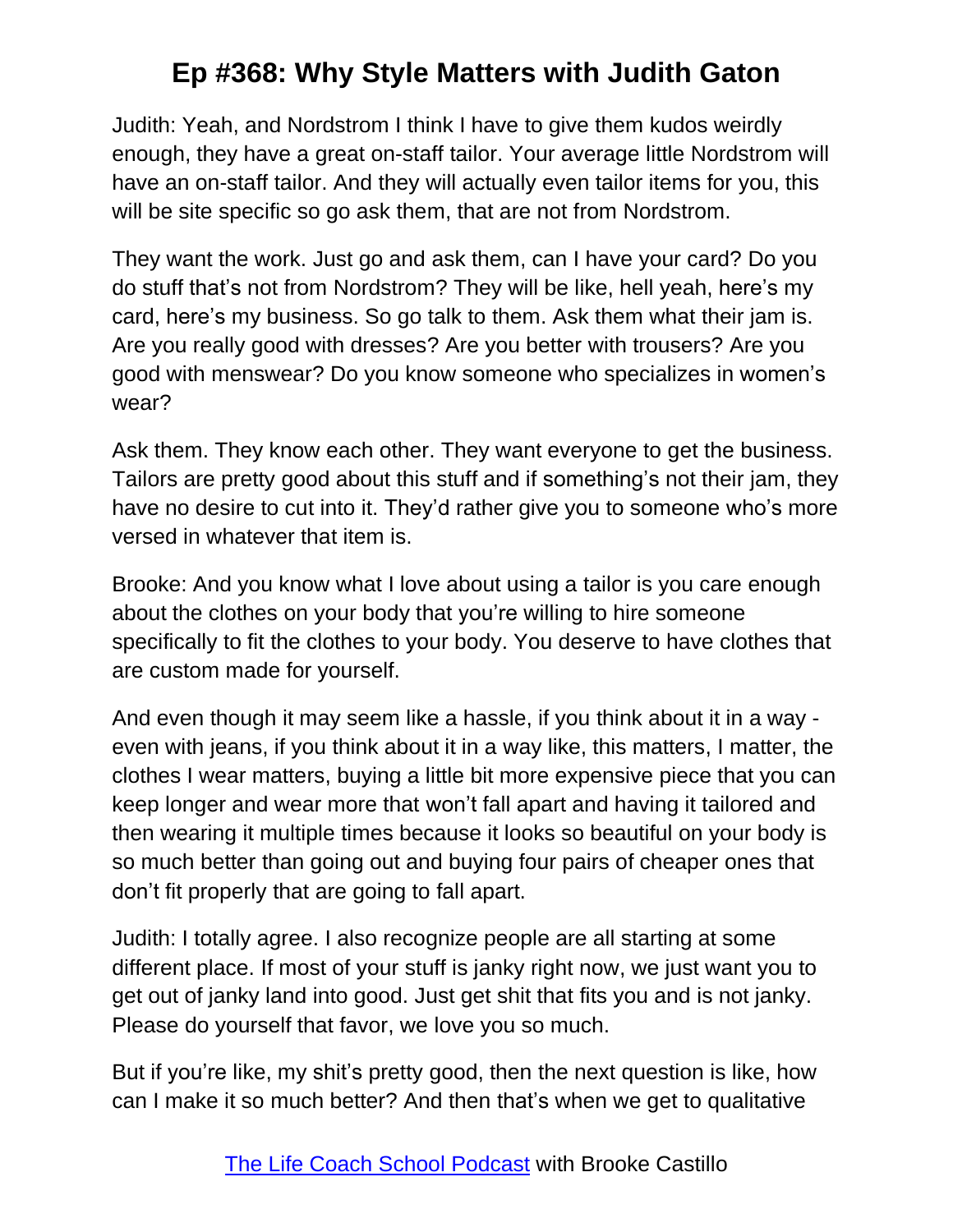differences. And then the tailor comes in. So depending on where you're at, we got a little something for you today. But if you're janky, please get something that fits and is not gross. Thank you.

Brooke: Okay. So if I wanted to hire you, I would hire you because I know that I'm not representing myself to myself very well in terms of my clothes, my style, and definitely my mindset about it. So I need some help. Tell me how you would help me if I hired you?

Judith: So first we do awareness week. Let's figure out where you are. Not just with what you've been wearing but also what you've been thinking and feeling that has caused you to choose items that you've been choosing. Awareness week is super crucial and it actually is very different than an average personal stylist.

If you go to a stylist, they don't really care what you're thinking. They're not trained to even address that. They're just going to slap a cute outfit on you. So that's not how we roll around here. I'd be doing you a disservice if I just slapped a cute outfit on you. We'll get there, we will get there, but we start figuring out where you're starting from.

And I think this is so different and so crucial. And then we work slowly. We clean out your undies. I shop for you, which is very different than a lot of just coaches. This is what's sort of particular about working with me I shop for you. So you don't have to wonder, where do I shop? What do I buy? Do they have it in my size?

You get your own personal shopping site where everything fits you. Everything fits your body, everything fits your personal style, that's where you shop from. So you're not going all over the place. No, no, boo, I got you. You got one place to go and it all is tailored to you.

Brooke: Okay, so let me make sure I understand. So you're going to go shopping for me, I'm going to look on this page at all this stuff you picked out for me and I decide which ones I want? How does it work?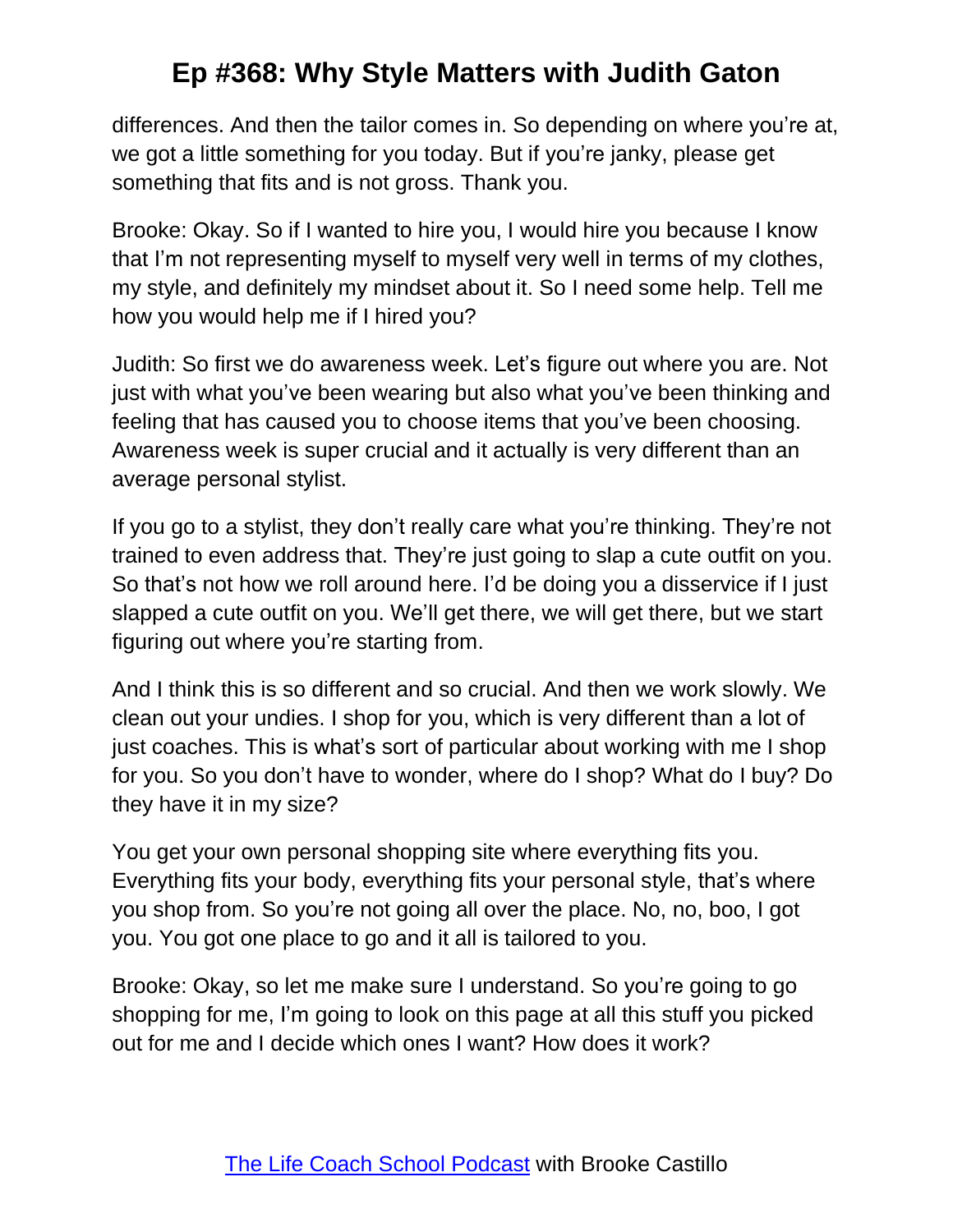Judith: Yeah. You decide which you want, I usually try and stick within your budget so if you tell me I don't want to spend over \$1000 per item, \$500 per item, \$150 per item, I shop within those parameters. And then you get to decide what you buy. The beautiful thing is the site lives on.

So after our work together, I create a personal style guide that tells you what your top stores were so you know where to go again. So your White House Black Market might be Eloquii for somebody, might be NYDJ for somebody else, so they know where to go again after our time together. And they put those skills learned to use over and over again. Because I like to leave my people beautifully landed with goodies so they know what to do next.

Brooke: I love it. Okay, so I pick out these clothes, I buy them, I put them on, and then do we have a call? What happens?

Judith: Yeah, so we meet one on one. So we have one-on-one hour call once a week. You also get unlimited Slack with me. So as stuff comes in, you're sending me pictures, we're talking about fit, and then typically around week five we do a fitting session.

So you try on all the clothes, we go to your closet, I'm like, take that, put that, what about a belt, move this here, tuck that in, what other three items can we wear this with so that as things come in, we're not just buying shit for the sake of buying shit. That's ridiculous. You're shopping your closet and we're remixing your wardrobe so you know how to create endless outfits of what comes in.

Brooke: So fun, oh my gosh.

Judith: So we're just maximizing our time together and then you're building these meta skills that you can use over and over and over.

Brooke: I love that. I love that. So you're helping me put outfits together, explaining why we're putting it together, and then when I start feeling sorry for myself because stuff doesn't fit, I have you to talk me through it. And it's kind of like - I was thinking with my coach that I - I use Frank Kern with my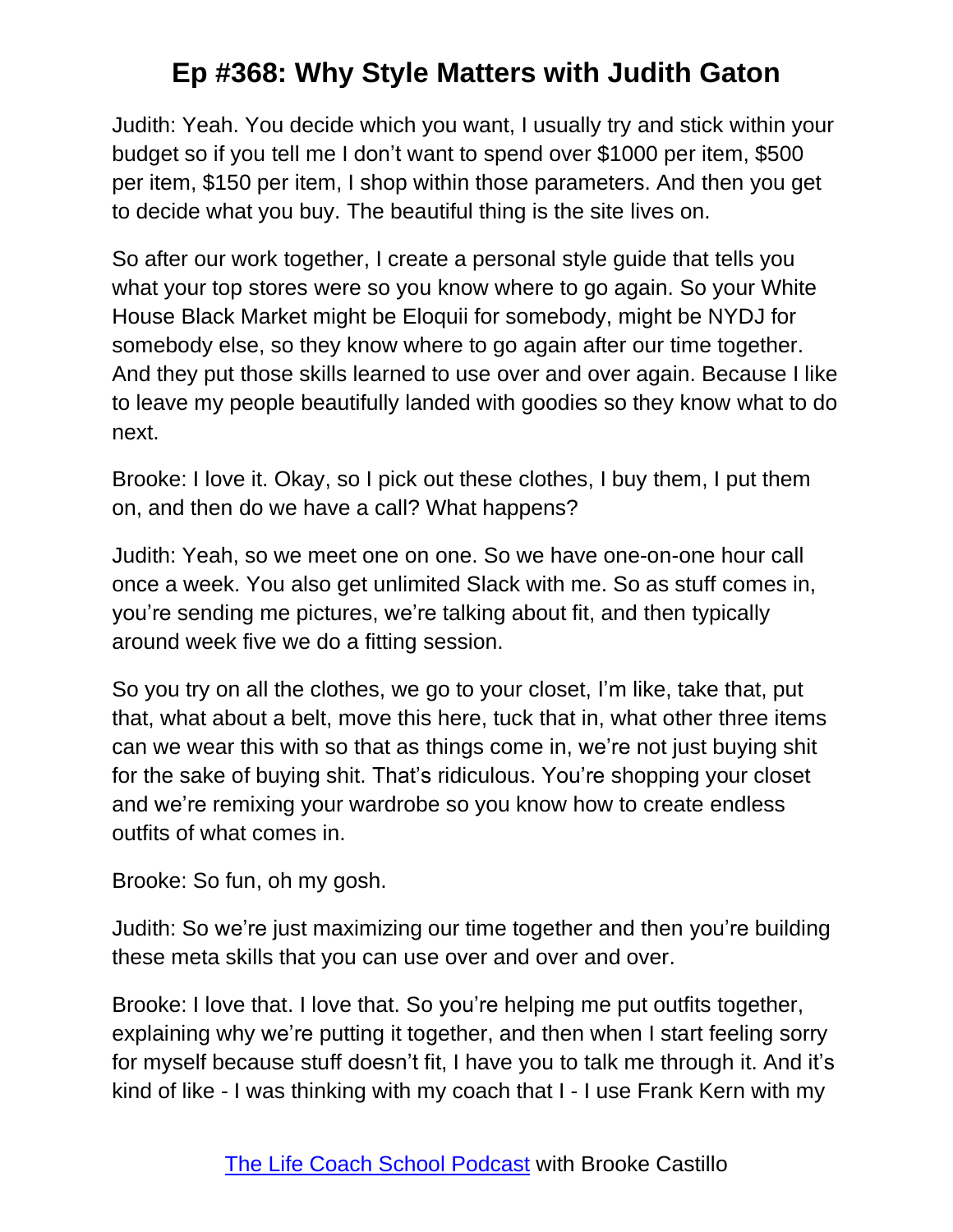opt-in page and I'd be like, I'm a terrible coach, no one's opting in, and he would be like, or your headline's just not right. And I can imagine you doing that too. Nothing fits me, I'm unacceptable, or you just need a different size.

Judith: Right. Or I keep trying and it doesn't work, well, maybe if you actually just tucked it into your panties and not your skirt. Wait, what? I'm like, you want smoothness. Try tucking it somewhere else. What? People's minds are blown. It's just so delightful to me. Just these little tweaks, I'm like, why don't you cuff it? Wait, huh?

Brooke: What does that even mean?

Judith: What does that even mean? Or I have spillage on my bra. You know those titties are yours, you can move them around, right? They belong to you, just in case you were wondering. Get in there, girl, move that shit around.

Brooke: That's so funny. Because it seems so obvious but there's so many things that I don't know, sometimes when I get dressed, when I was telling you when I went to Neiman Marcus and the woman was like, oh no, you tie it this way. And I was like, oh, yeah, that looks way better, or you can't wear this color underwear with these.

Because I'm like, oh, I can't wear these, my underwear is showing. And they're like, or you change the type of underwear or the color of underwear. What? It seems so obvious, but having someone to help you get dressed matters.

Judith: Right. It totally matters. Because the beautiful thing I see for my clients all the time is like, just a few weeks in they start to get promotions, or they're like, I went live and I did this thing and I got these clients, or I decided to do the photoshoot after all, help me get ready. I'm like yes, show up. That's what I'm talking about. Show up so that you can set it. We want you to be able to set your clothes and then forget about them.

Brooke: Love it.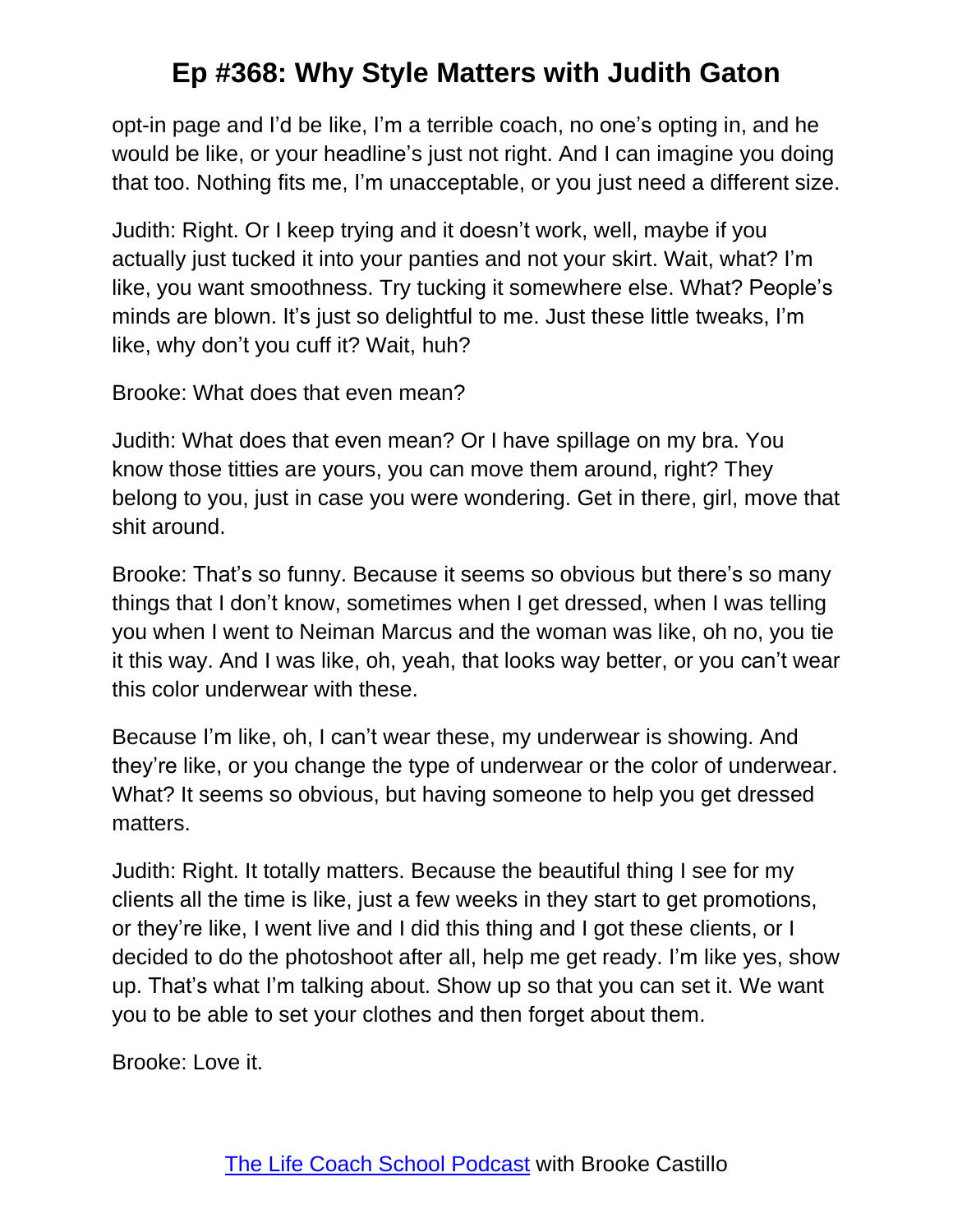Judith: Gorgeously set so that you can go do your work undistracted by what you're wearing.

Brooke: Yes. And I know that some of the other work that you've done is helping people come up with outfits for special events, for vacations, for their websites, wanting to be styled for those, and I think sometimes it's like, for me, I've put on an outfit that I know is going to be photographed and the photographer is trying to tell me what looks good. But having a stylist, someone that understands clothes and what you're trying to do with your brand is like, such an amazing asset to be able to have for your business and for your personal life as well. But for those of us who are showing up visually constantly for our business, you're the one.

Judith: Totally. And I think what's so fun to me is to be the underground behind the coach who's like, what's your vision? Let's talk about the dinner party you're throwing; how do you want to show up as a host? Who are we excluding? Who are we inviting? Are we dressing for this occasion?

Then thinking about like, if I'm dressing this way, what do my limitations look like? What do they sound like? Which is all about copy, right? So looking at it in a very comprehensive way, and then locking that down and creating something like, for them so they can give it to their designer, they can give it to their photographer so everyone's on the same fucking page whenever we go create content and beautiful graphics. We all know what the vision is as opposed to just doing things for the sake of doing things, which so often happens.

Brooke: Yeah. And I think it's really important. Even when I've talked to some of my friends, they're about to go do their website, they're like, oh, I need to go shopping to buy some clothes for my photoshoot tomorrow. I'm like, what?

If you're doing a photoshoot for your website, you need more than one day at the mall. You need to plan and think this thought and make sure your clothes are representing and that's not just for those of you who are entrepreneurs but this is for anyone living their life who wants to show up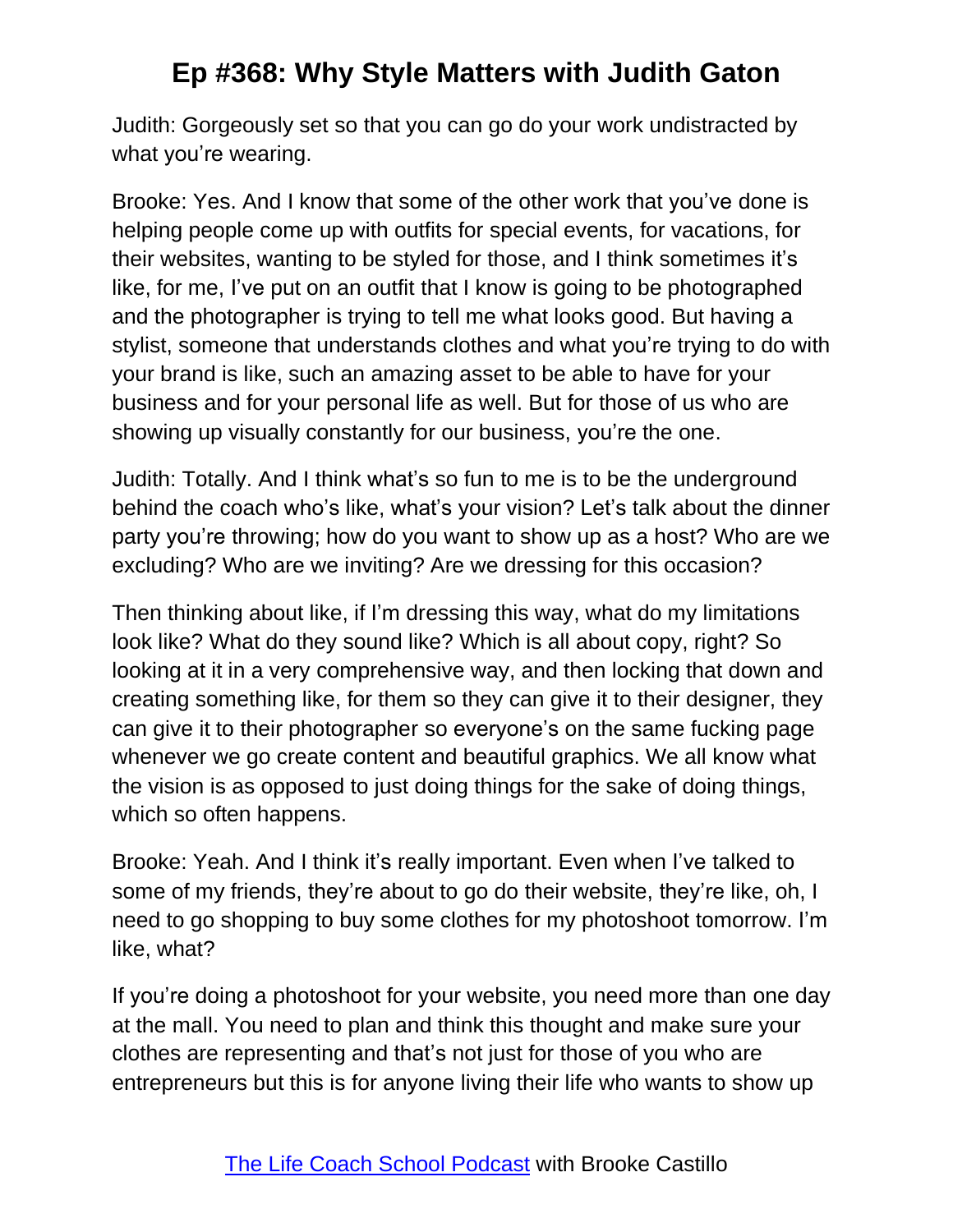as the best version of yourself. So if you want to hire Judith, which I highly recommend you do, tell us where we can find you.

Judith: Yeah. Go to judithgaton.com and just click on the work with my button and it's all there.

Brooke: And I just want to say if you're feeling at all ashamed, upset, scared, worried, self-loathing, Judith's your woman. She's going to help you. I just feel like every time I talk to you I feel so loved, I feel like you're going to take care of me, I feel like you have my back. And I can't imagine a better area for you to be coaching people than this one, for anyone who's struggling with it.

Judith: I love my people fiercely. I love people just in general, but I think what drives me is if I can get you to show up, I don't want to get teary-eyed, but if I can get you to show up, fully confident, fully in your leading energy, whatever that is for you, the ripple effect of you showing up that way is - we can't quantify it. Because you showing up as you is giving permission to someone who's just been desperately needing for you to show up as yourself.

And then they're going to show up in their community and their place, wherever that is for them, and then they're going to show up differently and that's how we effect change. That's why style matters. Because sometimes just modeling the behavior for someone else who's desperately wanting to see that it's possible for them, it's magic.

Brooke: Yeah. And it's a conscious life, my friends. It's being conscious about all of the details of your life. And I want to leave y'all with this. You deserve to be seen. You deserve to be seen and that is first by yourself. And so if you want help in this area, I highly recommend it's worth your time, your money, your energy to work with Judith. Go find her, judithgaton.com and have a beautiful week everybody. Thank you, Judith, for coming on the podcast. I love you so much, I love what you're doing.

Judith: Thank you so much too.